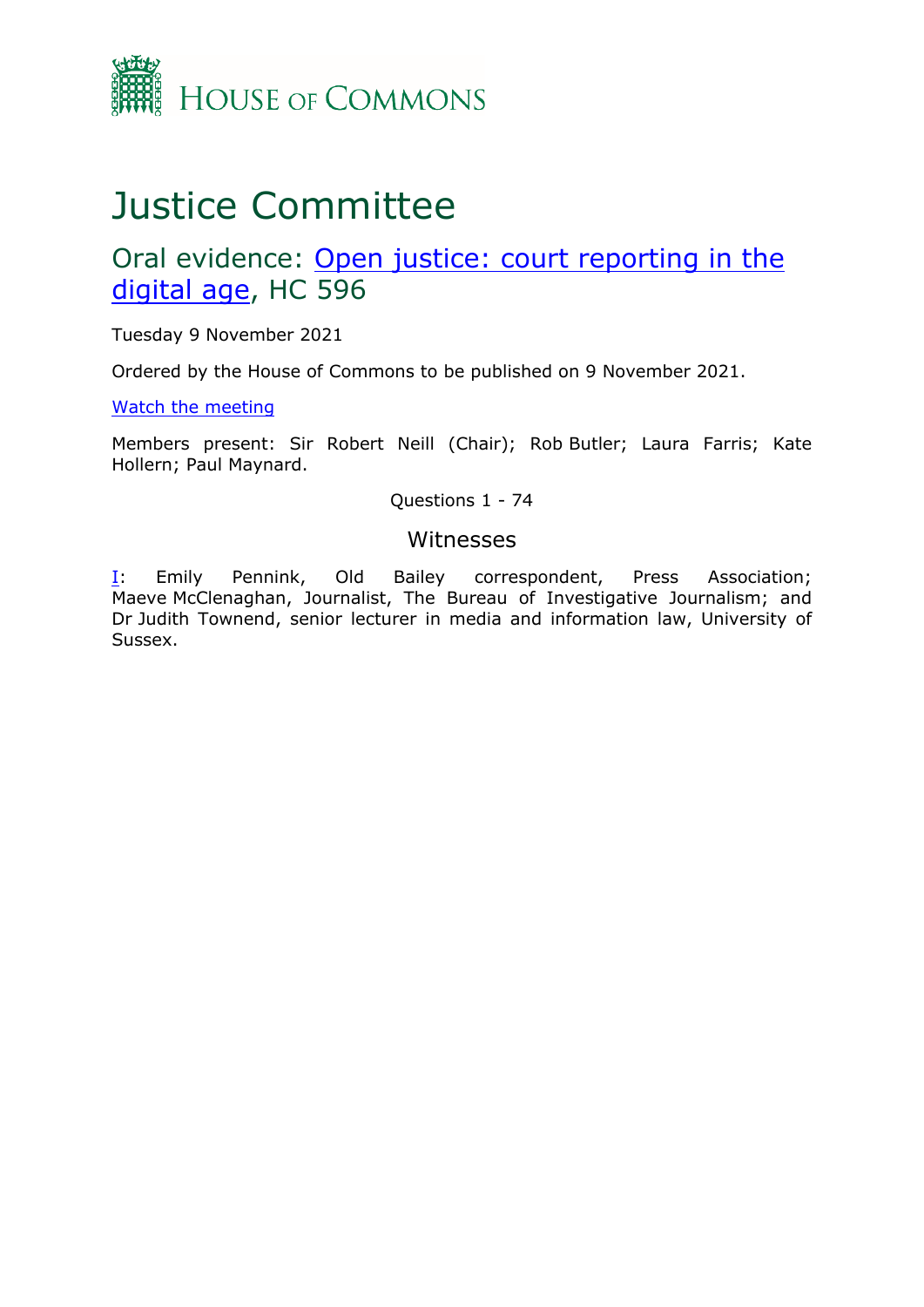

# <span id="page-1-0"></span>Examination of witnesses

Witnesses: Emily Pennink, Maeve McClenaghan and Dr Townend.

**Chair:** Good afternoon and welcome to the first session of the Justice Committee's inquiry into open justice. We are looking at court reporting in the current digital age. In a moment, I will come to our witnesses thank you all for coming—but, first, at all meetings Members have to declare their interests. I am a non-practising barrister and formerly a consultant to a law firm.

**Paul Maynard:** I am a former Minister for the courts who dealt with these issues.

**Chair:** Welcome to Paul Maynard MP, a new member of the Committee. We are delighted to have you with us.

**Laura Farris:** I am a practising barrister.

**Rob Butler:** For the benefit of this circumstance, I was a magistrate for 12 years and a member of the Sentencing Council. I was a broadcast journalist for 15 years and during that time covered lots of court cases in various ways.

Q1 **Chair:** We are hoping that Maria Eagle, a former Minister in the Department, will join us. She is a non-practising solicitor. I get that on the record so she does not have to do it all over again.

Perhaps we can ask our three witnesses to introduce themselves. Two of you are here in person and one is appearing remotely. Emily, do you want to start?

*Emily Pennink:* I am a court reporter at the Old Bailey for the Press Association.

*Maeve McClenaghan:* I am a journalist at the Bureau of Investigative Journalism, and most recently I oversaw a project where we reported from possession courts across the country.

*Dr Townend:* I am senior lecturer at the University of Sussex, where my research concerns the protection of public interest journalism. I have a special interest in open justice and access to justice system data. Most recently, I did a piece of work about justice system data in three different jurisdictions for the Legal Education Foundation.

Q2 **Chair:** That is very helpful. I am very grateful to you for coming. I know that some of you have produced written submissions as well. We are grateful for those. We have seen them, so we will not go through them all, but you may want to refer to them as and when necessary.

We are talking about open justice. A lot of people may ask, "What is that as a concept?" We all think of Lord Hewart's dictum about justice being done but also being seen to be done. That is old enough to be trite law, I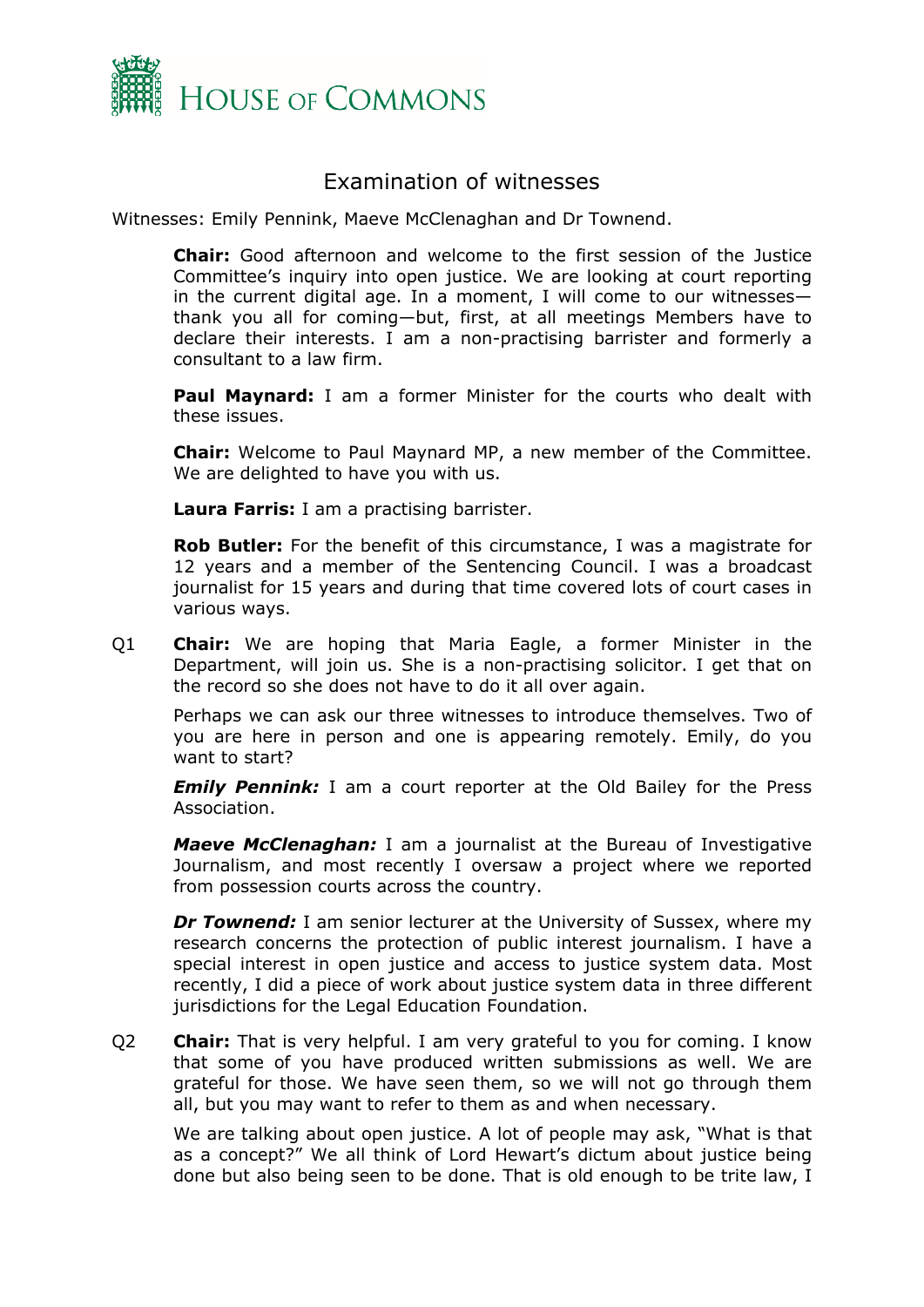

suppose, but what does this actually mean in practice, and why is it important? Judith, do you want to start with that from your point of view?

*Dr Townend:* I have written quite extensively about that question, looking at how that much-lauded principle translates in practice. That can often be where some of the issues arise that I am sure we will discuss today.

Open justice is very widely understood and hopefully has quite broad public understanding as well as its importance as an accountability check on the functioning of the justice system. It could relate to judicial conduct as well as the content of the cases that are passing through the justice system. Obviously, the media have played a very critical role in that in acting as the eyes and ears of the public in attending courts, as Emily and Maeve are doing in their professions.

Open justice decisions and practice can be rationalised in different ways. That perhaps merits a little more interrogation and thinking about why we want to achieve open justice in different circumstances. It is very important in keeping a check on the functioning of open justice mechanisms themselves, and my interest lies in the practical working of open justice.

*Emily Pennink:* Thank you very much for inviting me. For me, a good example of open justice working well, but also the reasons why it is so important, is the recent case involving Sarah Everard. If you bear with me, I will explain a little bit why it is such a good example.

When Sarah Everard was abducted and killed earlier this year the case shocked the whole nation. People wanted to know straight away what had happened. When it emerged that a serving police officer was alleged to have been involved in her death, that certainly had the effect of undermining and shaking the foundations of public trust in the Metropolitan police force. Therefore, it was imperative that the case was dealt with as soon as possible, because the general public was demanding answers. They certainly were not prepared to wait a year or more to get those answers and see what had happened and whether anything needed to be done to ensure it did not happen again.

Amidst that crisis of confidence in the police force, as court reporters we had been dealing with court reporting in the pandemic; we had to switch very quickly to video hearings. It was a very difficult struggle for us to get to grips with that and make it work with the court staff. Coming back to the courtroom for the first time, we realised that our press benches had effectively disappeared. The jury was now sitting on those benches because it needed to be socially distanced. It was a very difficult time for the court reporting corps, particularly at the Old Bailey but at courts all over the country, and we were dealing with a lot of the same issues.

When this case came up at the Old Bailey, I and many other journalists ended up having to queue for hours to ensure we had a place in the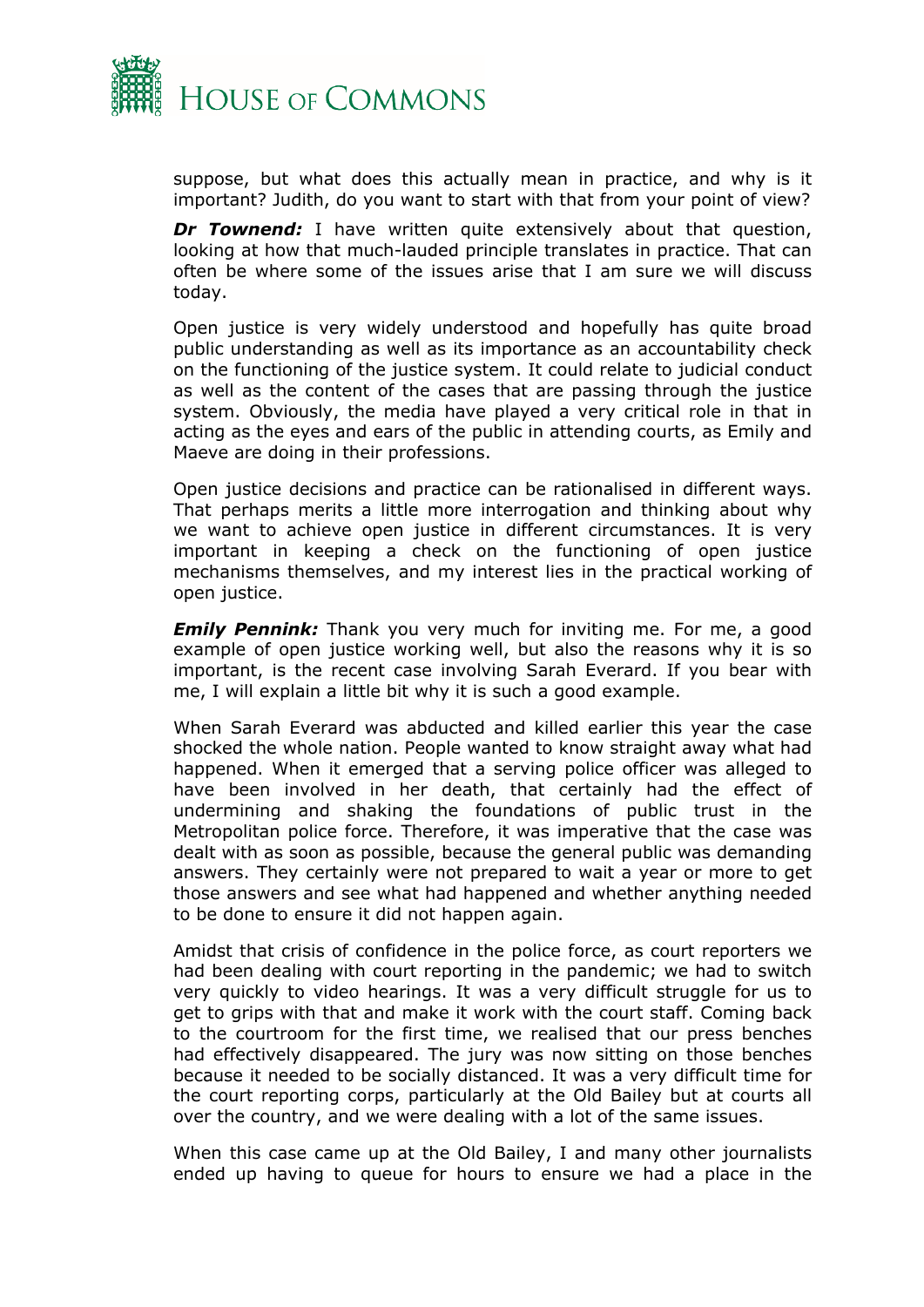

courtroom itself, because previously in coming to court you ended up playing a game of musical chairs just trying to ensure you had access.

Q3 **Chair:** I understand that. Perhaps later I will come to the details of some of the things we had to do during covid, but at the moment it is the principle I am trying to get at. You are a court reporter dealing with some of the most high-profile cases that, rightly, as you say tend to go to the Bailey. Why is it important?

*Emily Pennink:* It was important that the case was fast-tracked because the general public needed answers as soon as possible.

Q4 **Chair:** But that isn't anything to do with the point about open justice, is it?

*Emily Pennink:* It is an open justice point.

Q5 **Chair:** Why is that?

*Emily Pennink:* It is a rather long story. Having got into court, it was a good example of open justice. As it turned out, we were able to get 22 people into the courtroom to report the case and many more on the video link and in an overflow court. Therefore, they really pulled out all the stops to ensure that as many people as possible could cover the case.

When Wayne Couzens pleaded guilty, we had already been given access to a case summary and were able to hit the ground running and report a lot of the detail that the public had not been aware of before. At the sentencing hearing, because we were able to sit in the court, we could observe the family of Sarah Everard standing up and giving their very emotional victim impact statements.

Q6 **Chair:** I get that, but what I want to get from you is why it was important that you should be able to do that.

*Emily Pennink:* Why we should be sitting in court?

Q7 **Chair:** Why is it you should be able to see that? Some people may say, "Does that matter?" People might think it does, but it is worth articulating why.

*Emily Pennink:* We were the eyes and ears of the public, and to be allowed to sit in court, which is a very privileged position for us as court reporters, we were able to observe what you cannot see on the video link and understand the electric atmosphere as they were giving their victim impact statements and demanding that Wayne Couzens look at them to be able to see his reaction in the dock as he cowered away. We could then put all of that into our court report, which would have been a lot poorer had we not been able to sit in court and observe it first hand.

Q8 **Chair:** I suppose that the germ of the principle behind all that is that justice is done in the public's name, and therefore the public are entitled to have their eyes and ears see and hear what is done in their name. Is that what it really comes down to? You are facilitators of that.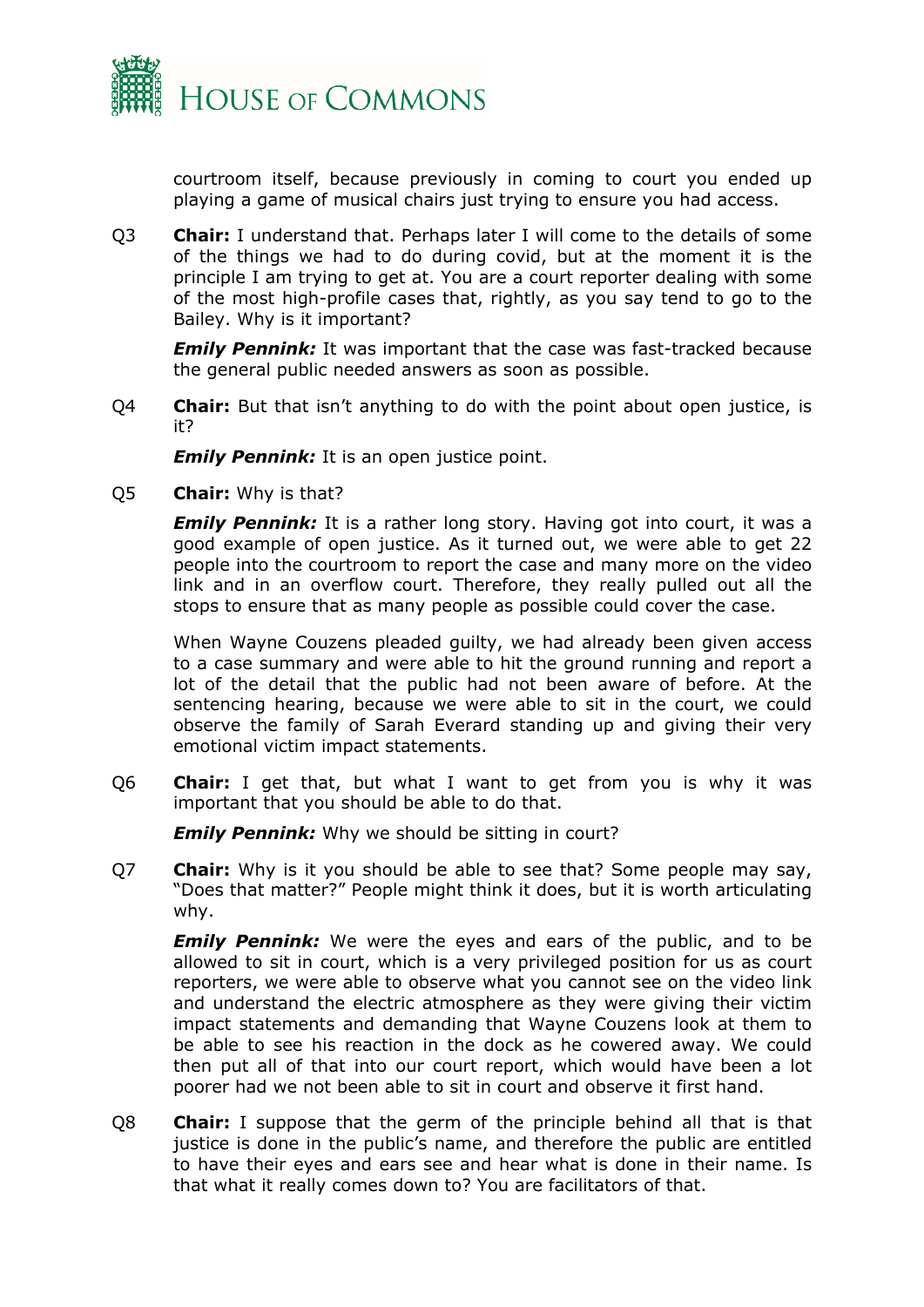

*Emily Pennink:* I think that was a good example of how open justice works well in very difficult circumstances, but it is one of very many cases that all deserve to be heard and communicated to the general public.

Q9 **Chair:** Perhaps we will come back to the way things have changed in terms of access to the courts.

Maeve, what are your thoughts? Why does open justice matter? Why is that comment of Lord Hewart back in 1924 still relevant, if it is?

*Maeve McClenaghan:* I would echo much of what Judith said. This is about public confidence in the justice system and the ability to see the process at work. You said that we are the eyes and ears of the public, but justice also happens to the public and they deserve to understand the process. Journalists have a unique position in being able to see trends happening across various courts that you might not see on an individual basis. The courts are not infallible; things do go wrong, and journalists as the fourth estate have a responsibility to be the eyes and ears and watchdogs of the public.

Q10 **Chair:** That is helpful. Accepting all of that, there will be certain instances, I suppose, when it might be necessary to derogate from that principle. The normal proposition is that justice should be done and be seen to be done. Are there circumstances in which it may be necessary to derogate from that under certain circumstances? If so, what do you think they are or should be? Can there be a circumstance where it may be necessary for it not to be in the open, and how do you make sure that is not abused?

*Emily Pennink:* There are already restrictions on open justice. There are reporting restrictions to protect the identity of youths going through the system and to protect the identity of victims of sexual offences, but there has to be a very good reason for it, and any minor diversion from open justice should be proportionate.

I covered a case this year involving a police officer who was a member of a neo-Nazi organisation. His case was split into two. He had a follow-on case in the offing involving much more minor offences. Because of that, his legal team was able to argue successfully that the entirety of his trial should not be reported at all until the conclusion of the follow-on trial. In instances like that, where cases are of very high public interest, you have to be very careful in balancing the interests. As it happened, approximately five minutes after the jury had been sent out to deliberate he pleaded guilty to the other offences and the reporting restrictions fell away. I think you have to be very careful to consider how a defendant can arguably manipulate the system to avoid public scrutiny. I think it is a really difficult balancing act.

Q11 **Chair:** It is a decision for the judge in every case, is it not? *Emily Pennink:* Yes.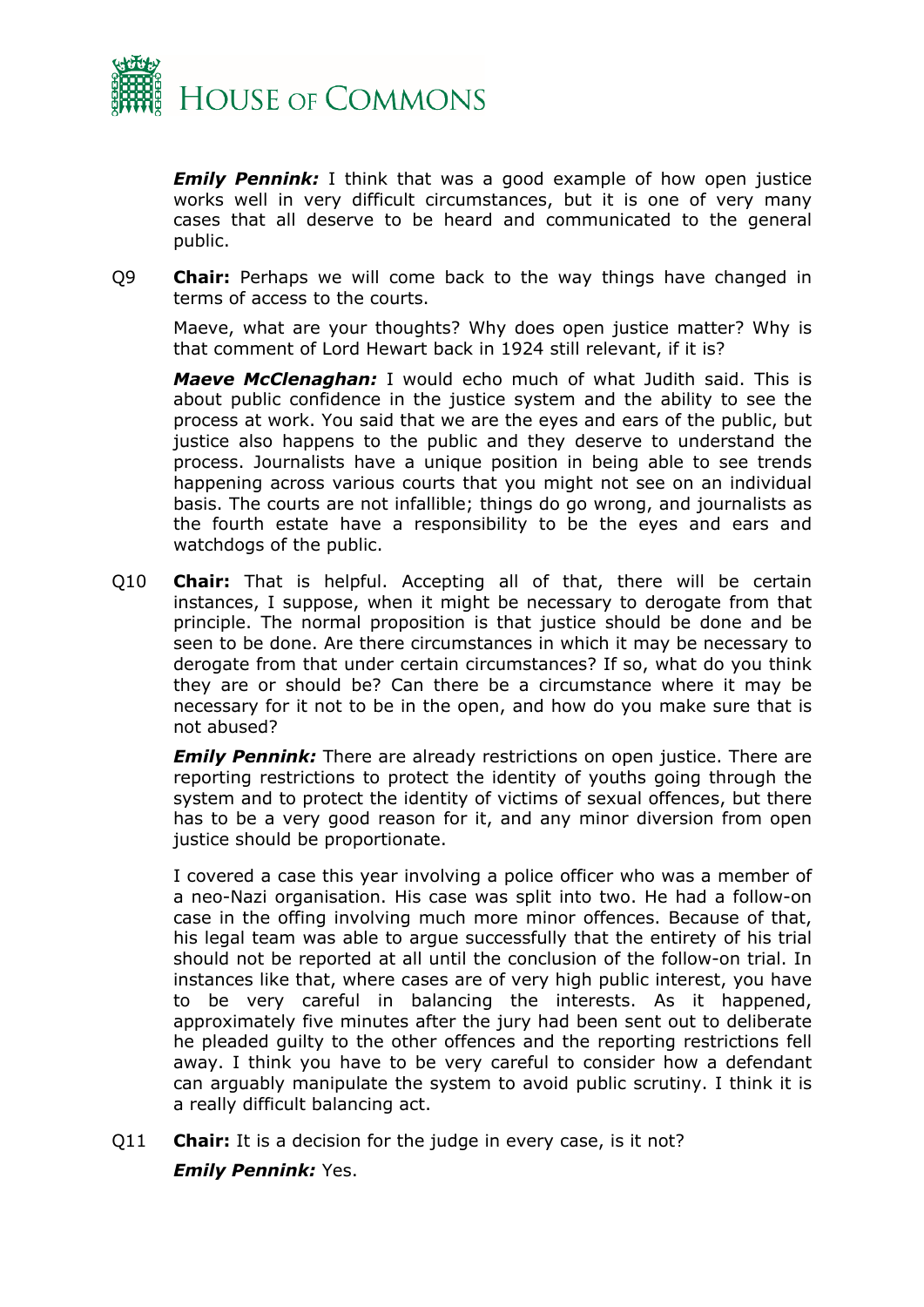

Q12 **Chair:** That is probably where it has to be. I suppose the argument used was that you must not prejudice the next case.

#### *Emily Pennink:* Yes.

Q13 **Chair:** That is legitimate, is it not?

*Emily Pennink:* That is a legitimate argument. I am not saying the decision was wrong, but in this case since he pleaded out almost immediately it seemed to observers to be a slightly cynical use of the system.

Q14 **Chair:** The truth is that you do not know how he will plead until he pleads, do you?

*Emily Pennink: Exactly so.* 

Q15 **Chair:** You cannot put him, or any defendant, under pressure.

**Emily Pennink:** Exactly so, but when you have completely different offences sometimes you have to balance that against whether being convicted of one offence will influence the jury that is considering a completely different type of offence. Arguably, jurors, months down the line, may not remember the earlier case, and in any case it does not affect consideration of the other charges, but I just raise that as an example where a very fine balance has to be struck.

**Chair:** I imagine the judge would have applied the Times Newspapers *v.* Abdulaziz case, which says that any departure must be on the grounds of necessity.

Q16 **Laura Farris:** To follow that up, some years ago I was involved in practice in a very significant appeal case on open justice. I lost. I was arguing for an anonymity order. The appeal court said in that case that, even when somebody is accused of serious sexual offences against children, it can be appropriate to name them because the public are capable of understanding the difference between an allegation and a conviction.

You have been talking about examples of anonymity. In the criminal field, do any of the witnesses feel that anonymity or restrictive reporting orders are still handed out quite freely? The case I was in set the important and paramount principle of open justice and all the things the Chair has alluded to. Do you think it is given enough weight and seriousness, or are there some judges who are too willing?

*Emily Pennink:* That is a very good point, and it was one of the matters I had on my list of things to raise. Many of us who operate at the Old Bailey and other courts around the country do discuss these things between ourselves. We have noticed a creeping tendency for more and more anonymity orders to be issued, with people simply not wanting to be associated with a criminal trial and being worried about what people might say about them on social media.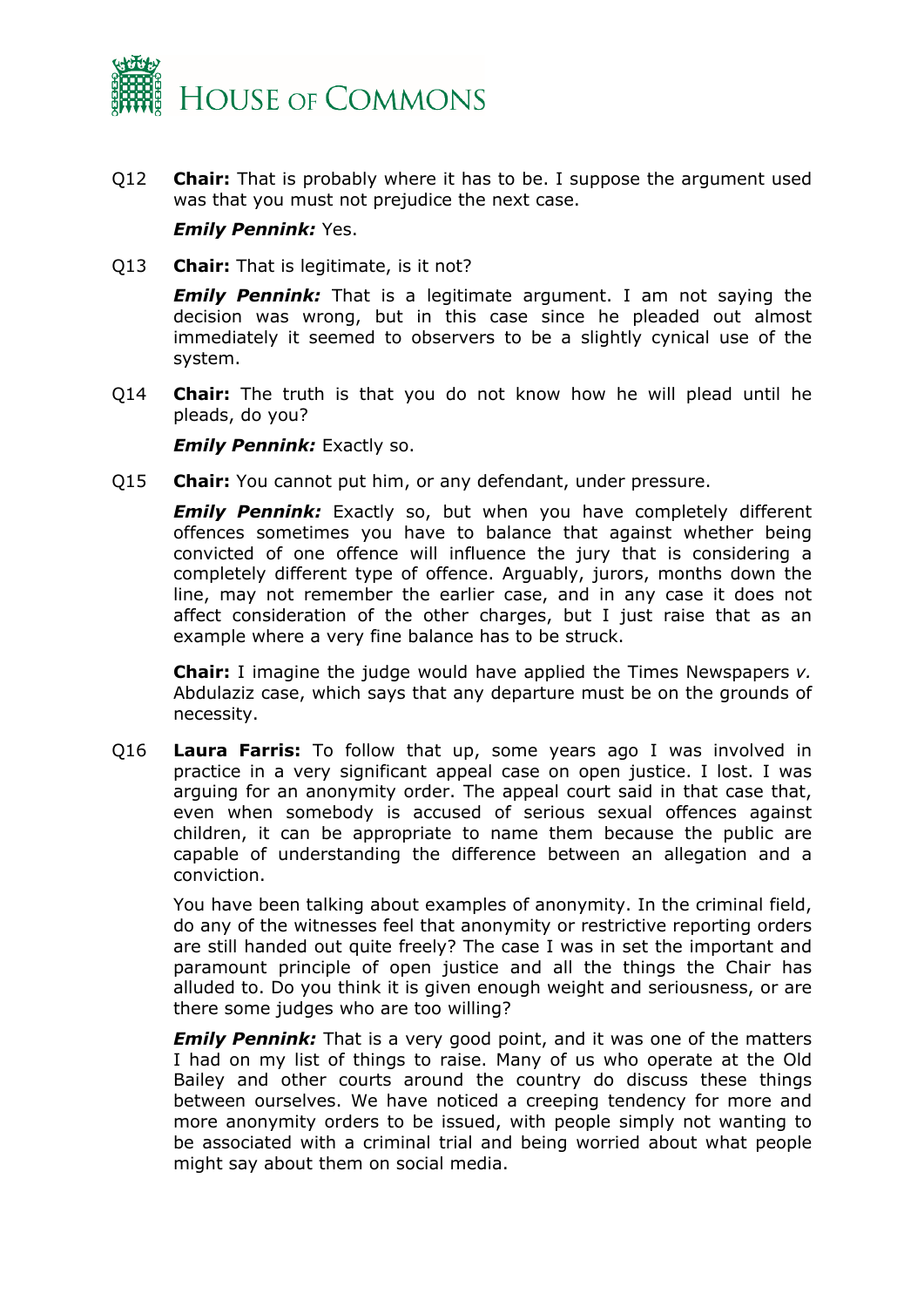

# Q17 **Laura Farris:** To make the application? *Emily Pennink:* Yes.

Q18 **Laura Farris:** Could any of you give an example, without identifying anyone, of an anonymity order being made that you thought was not properly dealt with, or a context in which it is quite often made?

*Emily Pennink:* I would not say "not properly dealt with", but in the recent inquests into the London terror attacks there have been lot of applications for the witnesses.

#### Q19 **Laura Farris:** Which terrorist attacks?

*Emily Pennink:* The Fishmongers' Hall terrorist attack and the London Bridge terrorist attack. At the inquest level there have been a lot of applications for some of the interested parties to have anonymity; witnesses have anonymity because they have various concerns. In those inquests, some people were given anonymity and were given special measures, which is a separate thing. It is an example where the line is a very fine one. We would certainly argue, as we did but not always successfully, that to have anonymity you must have very serious and real concerns for your personal safety, not just a general worry about giving evidence in court or being associated with a crime, because we think it matters. The bar should be very high, and the interests of open justice should set that bar very high.

Q20 **Chair:** Consistent with the necessity test.

*Dr Townend:* Going back to the point I made about the practicality of the administration of open justice, it is essential to have transparency around the administration of anonymity orders, but the open justice point is broader than anonymity. We already have automatic restrictions that apply to anonymity for the victims of sexual offences and so on, but there also has to be a concern about closing the court and monitoring it. There has to be a very exceptional circumstance where members of the media and public are not allowed into a court hearing.

A very high-profile example was a terrorism-related case, Incedal, where initially there was no press access to the proceedings. That was very worrying. Eventually, an agreement was reached. I do not think that the set-up was ideal, with only 10 accredited reporters having access to some of the closed proceedings.

That is another area, as well as the anonymity orders, that needs to be scrutinised, thinking about how it is handled and having sufficient transparency.

#### Q21 **Chair:** That is helpful.

*Maeve McClenaghan:* To widen it beyond criminal cases, much of our work has been to look at civil courts. There, we saw, interestingly, reporting restrictions being handed down in a very ad hoc and informal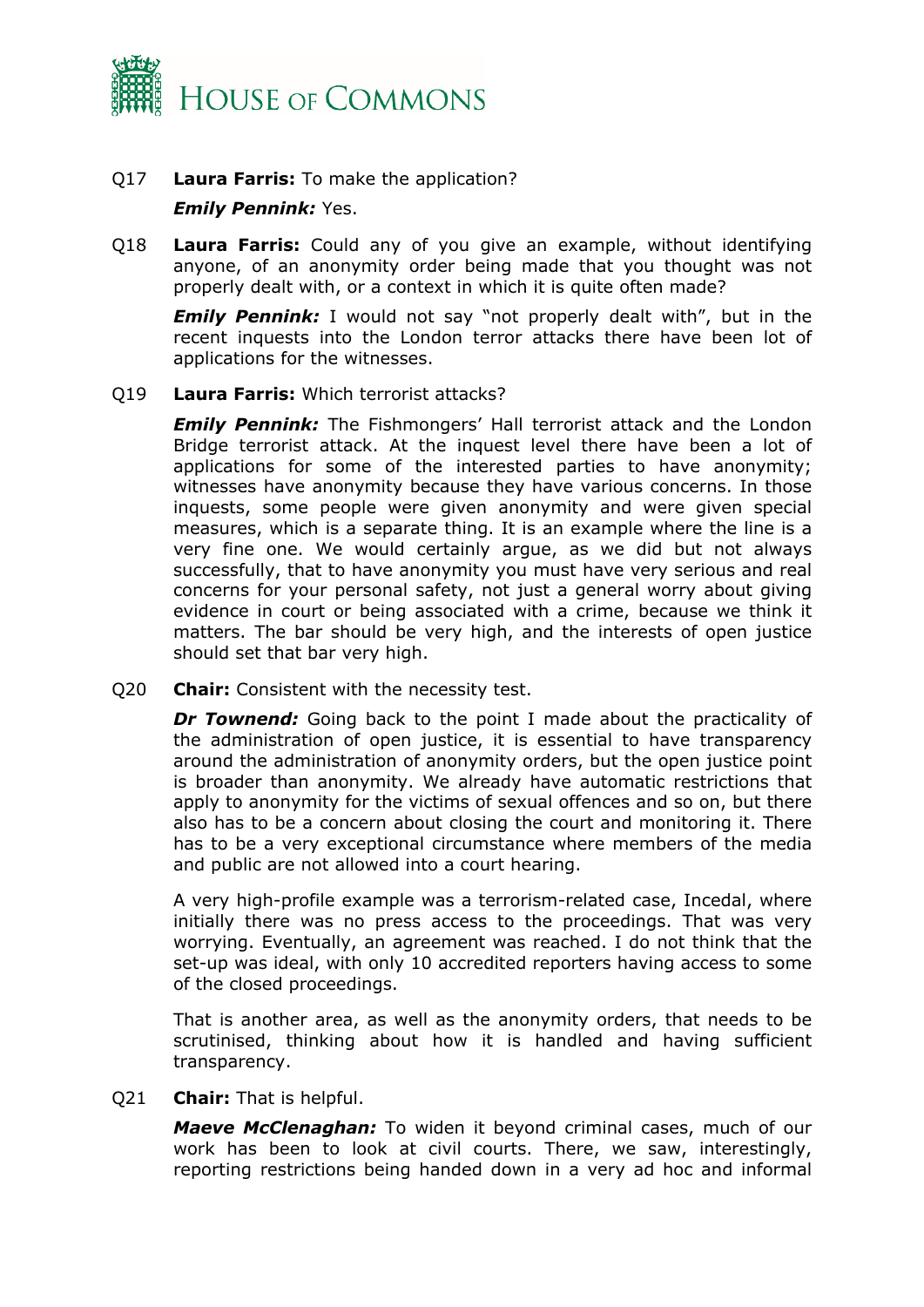

way. In the 683 hearings we sat in, in one case we had official reporting restrictions written up, but many times judges would say to us, quite casually, "Just don't report those names, would you?" or, "Don't report financial details." The casual nature of it left quite a lot of questions for our reporters and was potentially quite dangerous for them in knowing what they could report.

We would hope that open justice is the default position in all courtrooms and, as Emily and Judith have said, it is only in a carefully reasoned and legally sound instance that it would be deviated from.

Q22 **Paul Maynard:** I have a question that hopefully can be dealt with by a simple answer. Is anyone opposed to the idea of open justice other than the criminal? You might have seen the Lord Chief Justice saying the other day that we might have to take a step backwards on open justice after a period of remote hearings. Are we all in violent agreement, or is there a group or sector within the legal establishment that does not want to move in this direction at all?

**Dr Townend:** It is one of those principles that obviously has widespread agreement on the importance of openness and transparency, but there can be valid questions about how the data is handled in a digital environment. You use the example of criminals wanting anonymity, but there is a serious question to ask about how justice system data continues to be processed in the interests of rehabilitation and so on. There is a stigma that goes beyond a spent conviction, and I do not necessarily have an answer to give you, but that is worthy of policy attention because there is an additional punishment. I think that some of the academic and policy literature around that recognises now that there is an extra stigmatising punishment through the publicity for the individuals involved. Some Australian research has looked at people with very minor offences, even acquittals. There is stigmatisation about having been even involved in the criminal process.

Q23 **Chair:** That is a sort of "mud sticks" argument.

#### *Dr Townend:* Yes.

**Chair:** I understand that.

Q24 **Rob Butler:** I would like to move on to the changing media landscape, so this question is probably directed at you, Emily, but, Judith and Maeve, please chip in as well.

I spent my early career in broadcast journalism. It was a very long time ago. I started in 1990. At that time, even many magistrates courts would have a reporter from the local newspaper sitting in them. As we all know, that no longer happens. Emily, from your perspective working for PA, a news agency that supplies all broadcasters, national newspapers or local newspapers, how would you describe the change in the media landscape over the past 10 or 20 years and, therefore, its impact on the public's awareness of what is going on in the justice system?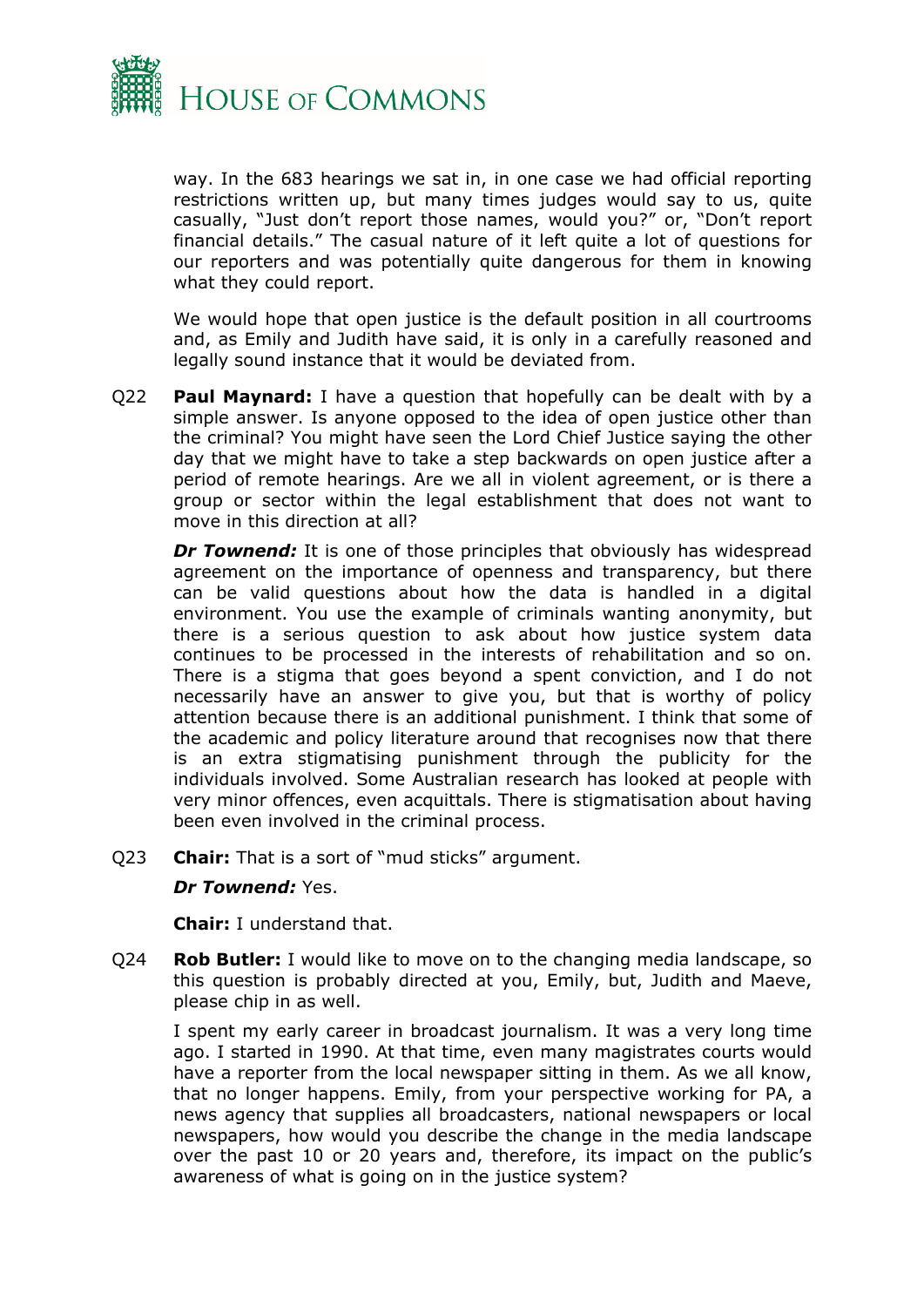

*Emily Pennink:* Digital media has revolutionised the media in this country. On the positive side, I think it has broadened out the audience, made it more diverse and given people access to news who might not otherwise have bought a newspaper. It has also enabled us to tell stories, particularly court cases, and communicate better what they are about, using not only words but a series of pictures and videos. Thanks to the court protocol that we have in place, we are able to gather that kind of material shown to juries so that we can show the general public as well, which I think has been a fantastic step forward.

The other brilliant thing has been the ability to be able to tell stories practically in real time, so it is a lot more dynamic and exciting when you see people blogging on Twitter, for example, a live case that is going on in the court as we speak. It reinvigorates and energises the whole court reporting genre and makes people more interested in it and generates more interest, which is fantastic. You get a lot of feedback as well. Sometimes it is positive feedback; sometimes it is constructive criticism, which is always useful to have.

On the downside, it obviously makes journalists like me, among others, much more vulnerable to online abuse. I was covering the Sarah Everard case. Just before we were about to walk into court for the sentencing, I received a tweet from someone suggesting that as a reporter I should be abducted and murdered as well. You leave yourself open to that sort of thing by the change in the media landscape. We are all unsure—in Parliament, too—about dealing with that much more direct exchange and the vulnerabilities we have.

Q25 **Rob Butler:** I am very sorry to hear that. It is not pleasant when it happens to anybody, especially when you are just doing your job.

You have highlighted in an interesting way what happens in courts such as those you sit in, the Old Bailey—the pinnacle of where the big criminal trials are heard and where there is still a great deal of focus of both traditional and new media. More than 90% of criminal cases in this country are heard in small magistrates courts, which used to have local newspaper reporters in attendance. Those newspapers do not have the money to do that any more, so there is nobody sitting in there tweeting; there is nobody sitting there presenting the evidence that the magistrates have seen immediately afterwards. What is the impact of that lack of local coverage on public awareness of what is going on in our courts—I might turn to Judith for the second part of that—and, therefore, potentially the confidence in the justice system?

**Emily Pennink:** As you say, confidence in the justice system is important, not just in the big cases. I am dealing primarily with the murders and terrorism cases that come to the Old Bailey. There is only one of me, so I can do only what I can sitting in the Old Bailey.

I recognise that, with fewer reporters on the ground to cover magistrates courts and that kind of thing, very important local stories may not receive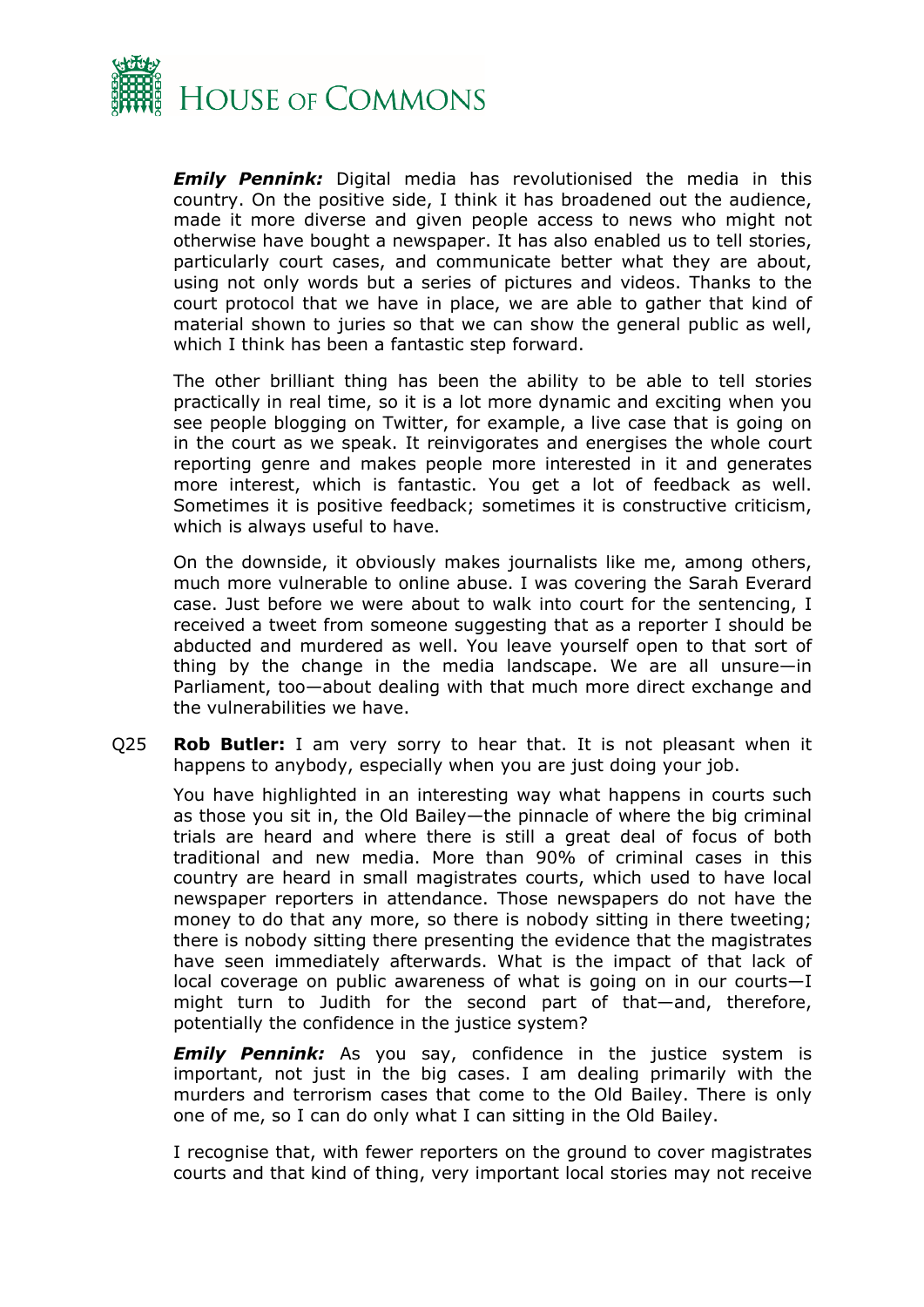

the attention they should. I do not have the answers, but I think you are absolutely right to be concerned about it, because in the absence of hard facts from courts people rely on WhatsApp groups and local chats, which may not have all the information. There is an issue there and I am afraid I do not have the answers to it, but I recognise there is an issue.

Q26 **Rob Butler:** Before I turn to Judith—I know Maeve wants to chip in—you mentioned that you are the only one at the Old Bailey. Has the PA reduced its number of court reporters over the years, or has it stayed stable?

*Emily Pennink:* I am the only dedicated Old Bailey correspondent for the Press Association. However, when two cases of equal importance need to be covered, I get reinforcements in. I am not making choices as to whether I cover this or that case because I have reinforcements centrally and I have a lot of support from my colleagues who are working across other courts and are doing other types of work. There has been one Old Bailey dedicated correspondent for the PA since I have been there—I have been there for eight years—but historically there were two and, going back a very long way, there were more. Numbers have reduced, but we try to recruit people to help out as and when.

*Dr Townend:* I am glad you raise that question, because one point I came here to raise today is that it is not just about the media. I think the media plays a central and critical role, but we cannot rely on it wholly as an accountability check because if there is not a news interest, or it does not make usable news copy, or you are asking people to sit in proceedings that are not fully reportable, the media will not necessarily be able to invest in that activity.

Therefore, we need to think of ways of making sure that courts are reported and are attended by other kinds of people. A positive initiative in the family court division has been to allow not only accredited journalists but narrowly defined legal bloggers who fulfil certain criteria, and there is potential to widen that further.

There are people like me, academics, who would like to attend court and report on it. For most courts, we can just turn up and watch them. I did run into a problem during the early part of the first lockdown in trying to get information about the local magistrates court for a research project we were undertaking. It was not set up to remotely supply researchers with information. It had an arrangement with accredited journalists, but that was not available to academic researchers.

Another example I want to give you is a piece of research done by the University of the West of England Bristol. Its research team involved students watching 240 cases in one week at Bristol magistrates court. In that week, they saw only one journalist and just three stories were published of all that case activity. I draw that to your attention.

Q27 **Rob Butler:** As an academic, what do you think that does for confidence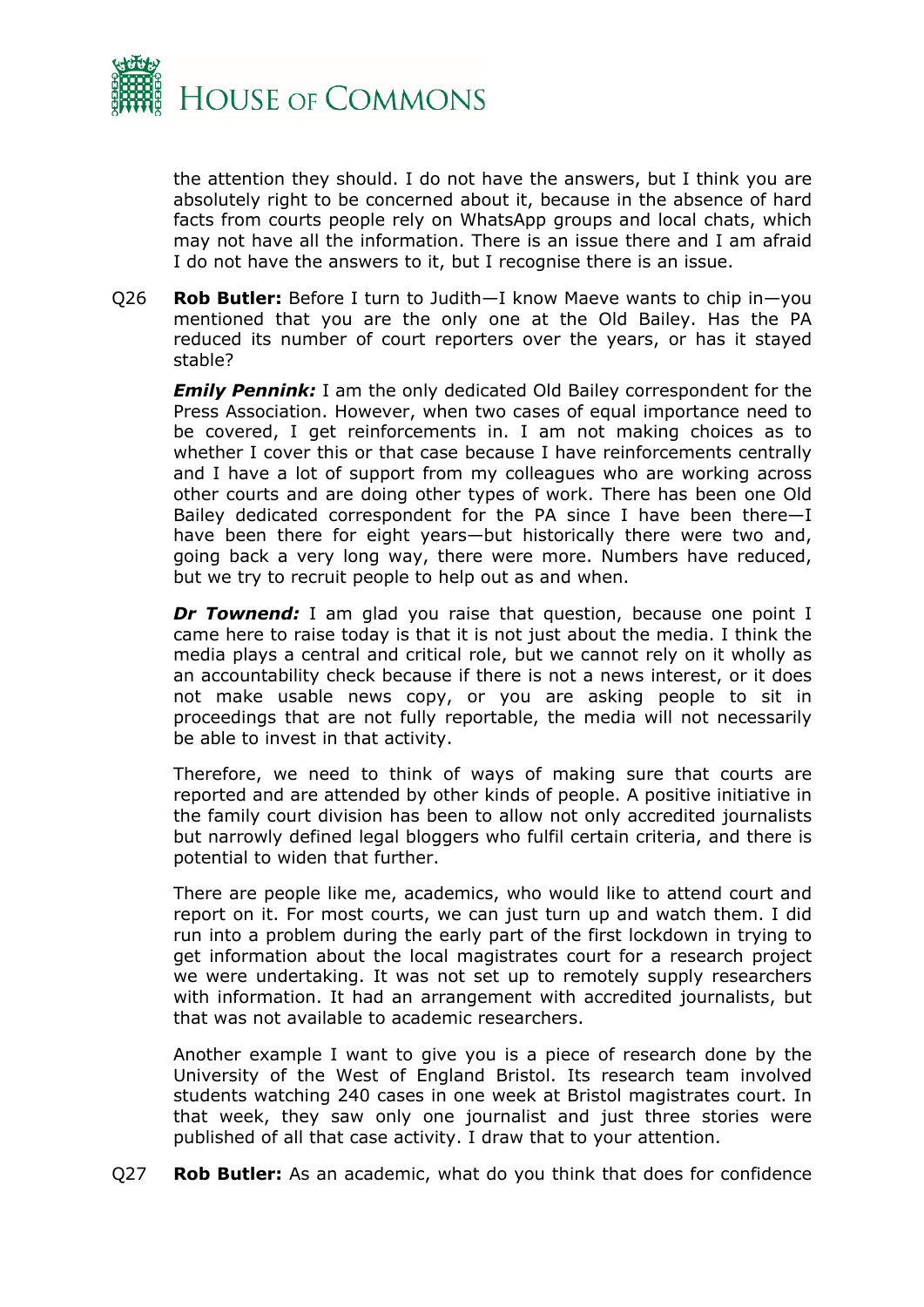

in the justice system? I throw in that sometimes I get correspondence from constituents saying, "I've read in the paper that so-and-so was carrying a knife and was fined only x. How can you possibly justify that?" What is very interesting is that all those journalists have done is pick up the end results of what happened in the court. They have not been there to hear the case; they have not heard the mitigation; they have not heard the magistrate's or judge's sentencing remarks, so there is no context around it. From the perspective of an academic who looks at this in detail, what do you think is the impact on public confidence?

**Dr Townend:** There is also a role for open justice in terms of the documentation put into the public domain. Going back to your earlier point about the digital environment, one excellent thing that has been facilitated is more digital documentation in the public domain, so more judgments are available directly for the public to look at.

In the criminal space, that is quite poor. We have an issue around sentencing remarks. That was raised by the Lammy review a few years ago and still has not been fully addressed or considered. There is scope for putting more of the raw documents into the public space so that the public can engage with that. There is still an issue about access because a lot of those things need to be translated and explained, but it is part of a broader piece of work on public legal education.

Q28 **Rob Butler:** John Battle is head of legal and compliance at ITN. I worked at ITN and he used to stand over my shoulder and make sure I was not libelling anyone before I went on the air. He wrote a piece in *The Times* last week saying that court reporting needed a reboot for the digital age and proposing a reporters' charter in both civil and criminal courts, which includes a designated place to sit. Emily, you highlighted that that had gone at one stage during the pandemic. He is talking about documents being used in evidence and made available. Is that the sort of thing you are talking about—some formal charter?

*Dr Townend:* I think so. We are talking about a lot of different contexts here. If you come to this sort of inquiry, you are talking about all the courts and tribunals and there are particularities depending on the jurisdiction, but some basic things should be provided. I would encourage the Committee to look at the transparency review recently undertaken by the family division. In that context it considered a lot of the issues, because I think it reads across to other areas as well. We could look to try to draw up some general basic standards of transparency that would be of benefit to the public.

Q29 **Rob Butler:** Maeve, I know you want to come in as well.

*Maeve McClenaghan:* I work in the local part of the Bureau of Investigative Journalism. We have a network of more than 1,000 local journalists and assistant journalists across the UK. We tend to work with them on investigations in recognition that the decimation of local journalism means the resources are not there, but more recently we have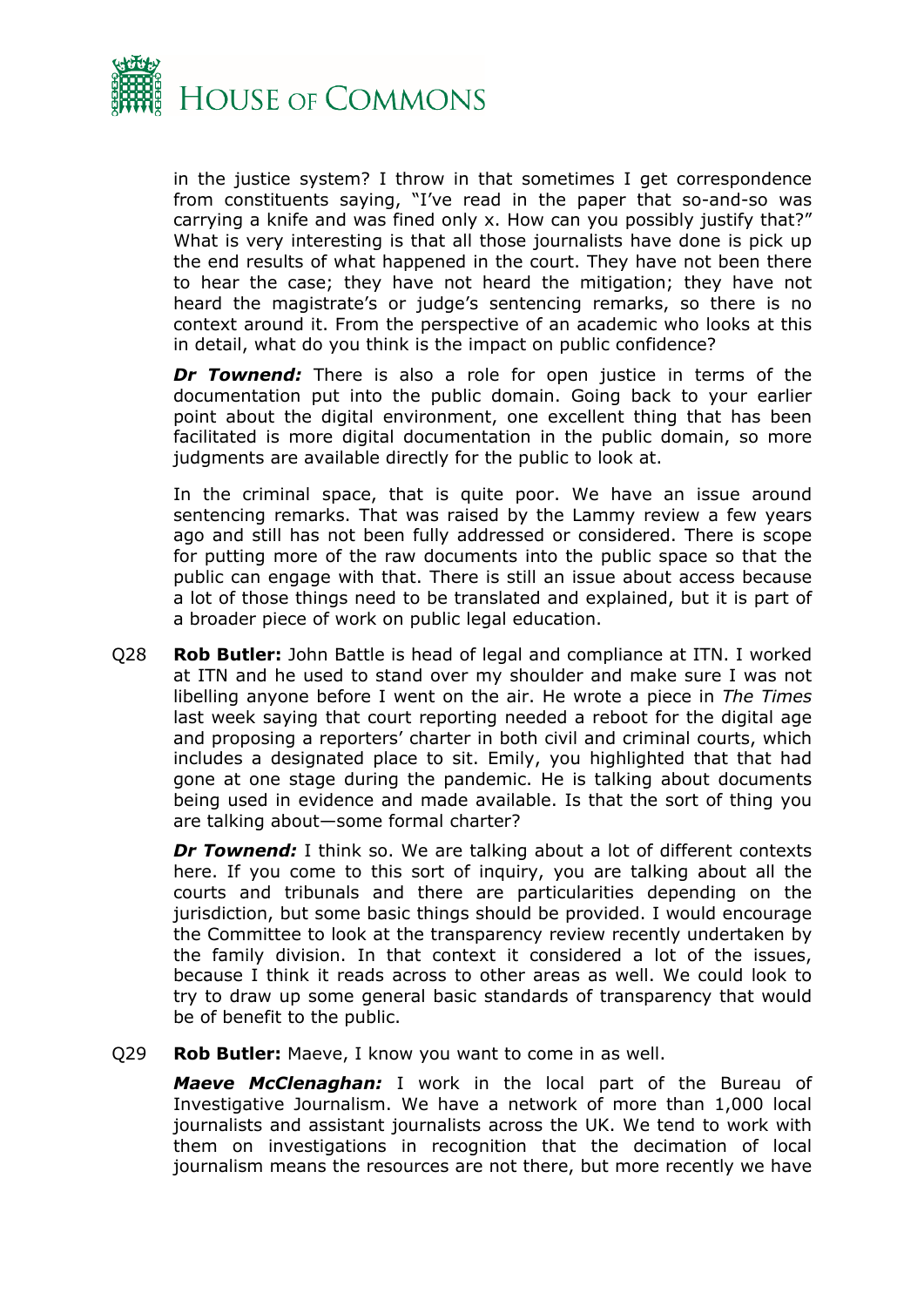

been looking at court reporting. As you have said, the issues are about resources and people not being able to attend whole trials and having to be there for sentencing and judgment without getting the context.

In our possession court project we got funding and offered to pay local outlets to backfill spaces so that they could send staff. Even so, we still found it very tricky to get anybody to come and give up the time, because local journalists are being asked to write eight to 10 stories a day. That creates a real deficit for democracy and the information we have out there. As Judith mentioned, great work is being done by the academic Phil Chamberlain in Bristol. They sent out student journalists and found fascinating trends—for example, that a high number of thefts of particularly food and meat were occurring, which speaks to wider societal issues than what is going on in the courts.

In the possession hearings, many judges and lawyers commented that they had never seen a journalist in their courts before. We are not seeing anyone in magistrates courts, or sometimes criminal cases, but in other jurisdictions there has never been anybody there and any scrutiny.

There is the issue local reporters might experience in the more legally contentious cases. I guess you were lucky to have Mr Battle standing over you, but many local journalists would not have that. In an environment where there are potentially increasing risks of libel and issues like that a chilling effect is also happening.

The BBC has its local democracy reporter scheme in acknowledgment that issues happening in council meetings should be reported on. I wonder whether something similar is worth having in local courts as well. If these are indeed places where democracy is tested and the judicial system plays out, perhaps we should be investing in watching what happens there.

Q30 **Rob Butler:** What you have just said takes me to my final point. You talked about citizen journalists and about libel. An important part of training to be a journalist is understanding journalistic law. There is a specific book, which I am sure Emily has ingrained in her head, "McNae's Essential Law for Journalists". There is quite a lot involved in what you can and cannot say at different stages to protect the fairness of a trial, a proceeding or anything else. How concerned are you, if at all, about the fact that a lot of citizen journalists would probably not be aware of all that detail? It is not necessarily their fault. Others attending court proceedings with a phone who can tweet as they are going on and are watching from the public gallery may not be aware of it.

Maeve, I would be interested to hear whether you believe that should be a concern, whether we should be rather more relaxed about the laws around reporting in the social media age, or whether we are in real danger of undermining justice by preventing someone from getting a fair trial and the guilty being let off.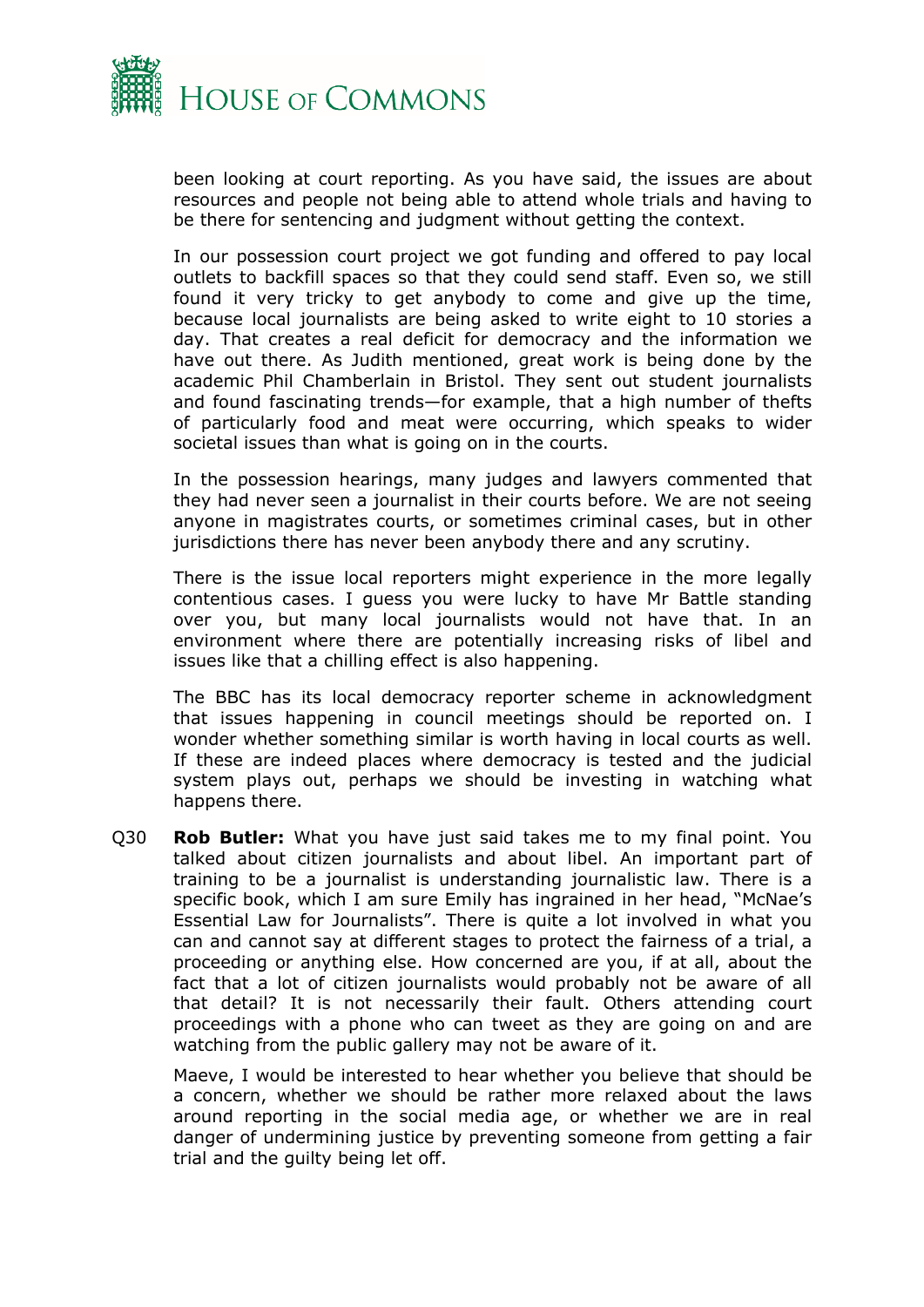

*Maeve McClenaghan:* I can see why it may be a concern. There are rules and guidance out there and, thanks to the internet, we do not always need a physical copy of McNae's, but it is useful to have those reminders.

There is a slippery slope in saying that only certain accredited journalists would be allowed into courts because it does not reflect the reality of the media landscape at the moment. A lot of the journalists we sent out were local journalists but did not necessarily have press cards, NUJ cards. We gave them some training and guidance, but if you say that it applies to only certain journalists from certain publications, that limits who gets access to this.

More widely, the public should be allowed to sit in on these hearings too and, equally, they can tweet. It is not necessarily the case that we need to clamp down on journalists. Perhaps there needs to be better guidance to the public at the start of big and particularly interesting cases where those rules are set out and made clear both in the courtroom and by the judge.

*Dr Townend:* There is an obvious role for making sure that the contempt law is clearly communicated to the public. I know that at various points the Attorney General's office has issued campaigns and consultations looking at that question. I believe the last time it looked at the risk of social media it decided that no drastic action was needed, but there has been a recent attempt to provide better education. If you have the benefit of either a law degree or journalistic training you will have encountered and learned about these things, but the public will not necessarily know the fine detail. That is definitely a thing to be tackled and should be part of thinking about transparency policy being more co-ordinated and consistent.

One of my suggestions is that we need some kind of user group involving people from civil society, the media and legal organisations, who, together with the MOJ, HMCTS and the judiciary, can work through some of these issues and devise policy in this area.

*Emily Pennink:* We have two issues here. When is a journalist a journalist? To address that first, it is a privilege to sit in court and report on cases; it is a privilege to sit on the press bench and have access to confidential information and details of child witnesses and victims of sexual offences. We are privy to a lot of information that should not be in the public domain, and for the courts to trust us with that information we are required to have proper legal training and qualifications to be able to deal with some of it. At the same time, sitting on the press bench is itself a privileged position.

A few years ago we were covering a fairly high-profile contempt of court case. Some people had turned up and gained access to the press bench. They said they were journalists but, if you delved into it a little bit deeper, they were far-right-wing activists. That puts accredited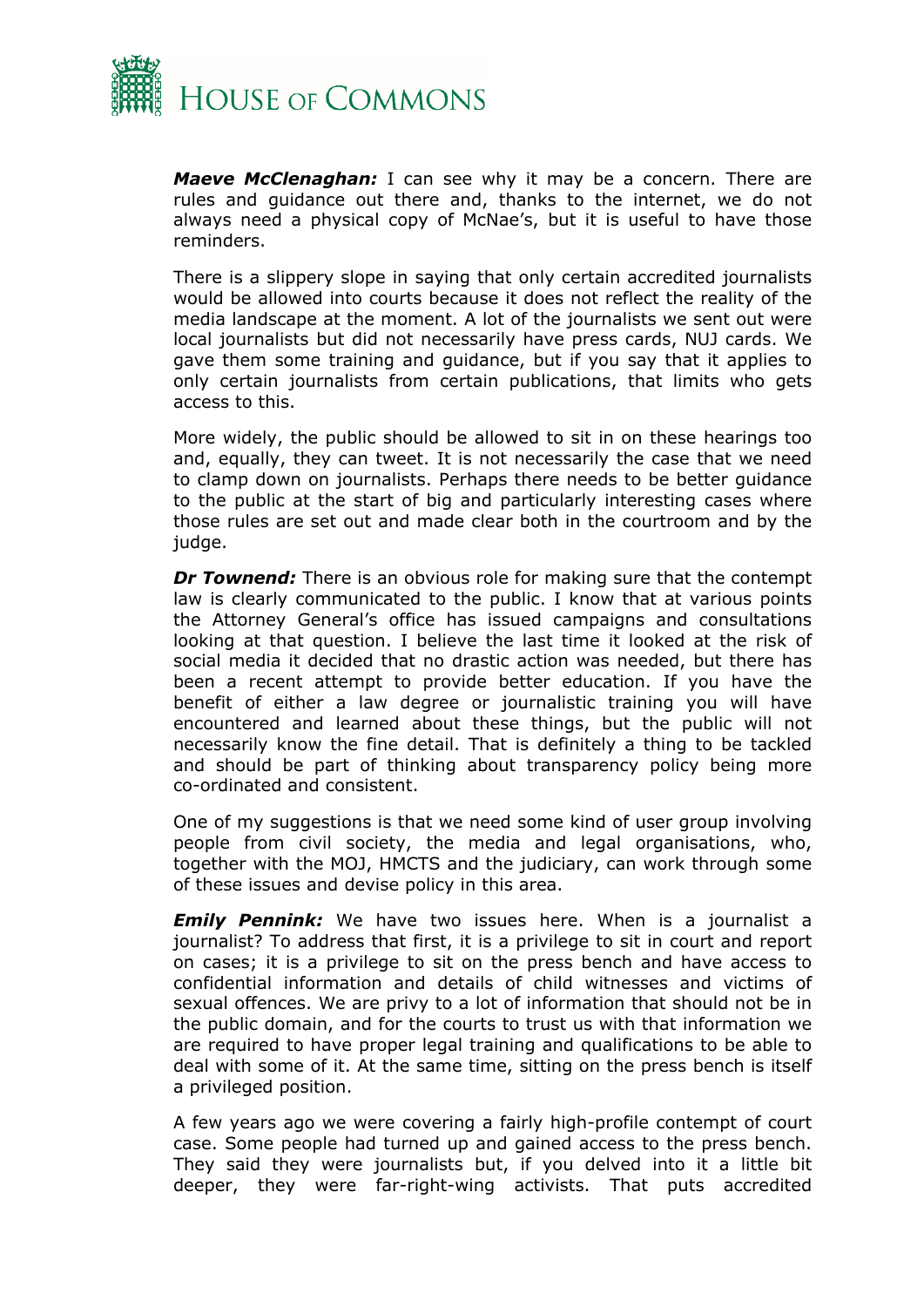

journalists, or however you want to describe them, into a rather vulnerable position from a security perspective. Anyone can call themselves journalists, but in my opinion not everyone should be sitting on a press bench. If you want to come to court and tweet about it, or gather statistics and details, there is a public gallery. I think there should be a differentiation between the two things because of the sensitive material you are dealing with and because of the security arrangements for journalists, who in recent years have, as I am sure you are aware, come under increasing attack from certain quarters.

Q31 **Rob Butler:** Do you as a professional, fully trained journalist feel there is greater likelihood today than 10 years ago of contempt issues arising because of the change in the media landscape and who can transmit material?

*Emily Pennink:* The risk is greater, but part of the positive outcome of some of the high-profile cases we have seen is that people are a lot more aware of issues around contempt, particularly with live court cases that have not yet come to trial.

Within the general public at large I think there is a heightened awareness. When you are doing a live court case there is certainly scope for looking at perhaps an advisory at the bottom to remind people that in some instances, with live court reports, one might see online versions that have disabled the commentary function so that people cannot just say whatever they feel like that might influence or affect a jury in the future.

Having said that, I have covered a lot of jury trials. When judges tell juries not to pay any attention to anything they see on social media, or in the general public, they usually follow the instructions to the letter. It is possible to overstate the danger as well.

Q32 **Chair:** That is helpful. You probably know people at the Old Bailey, but you would have your press card to show, would you not?

*Emily Pennink:* Yes. To get into the Old Bailey you have to show a press card or make arrangements well in advance.

Q33 **Chair:** Maeve, I do not know what your experience has been. If you and your colleagues went to these possession actions, would you be able to produce some form of ID to show you were accredited journalists?

*Maeve McClenaghan:* We recruited 21 journalists from around the country and some of them, including myself, did have press cards and some did not, but they had a letter from us saying they were employed by the Bureau of Investigative Journalism, but I do think that in the modern age people are creating output on substacks, newsletters, online publications and blogs. The media landscape is much wider than, "I work for *The Sunday Times*", or, "I work for *The Guardian*."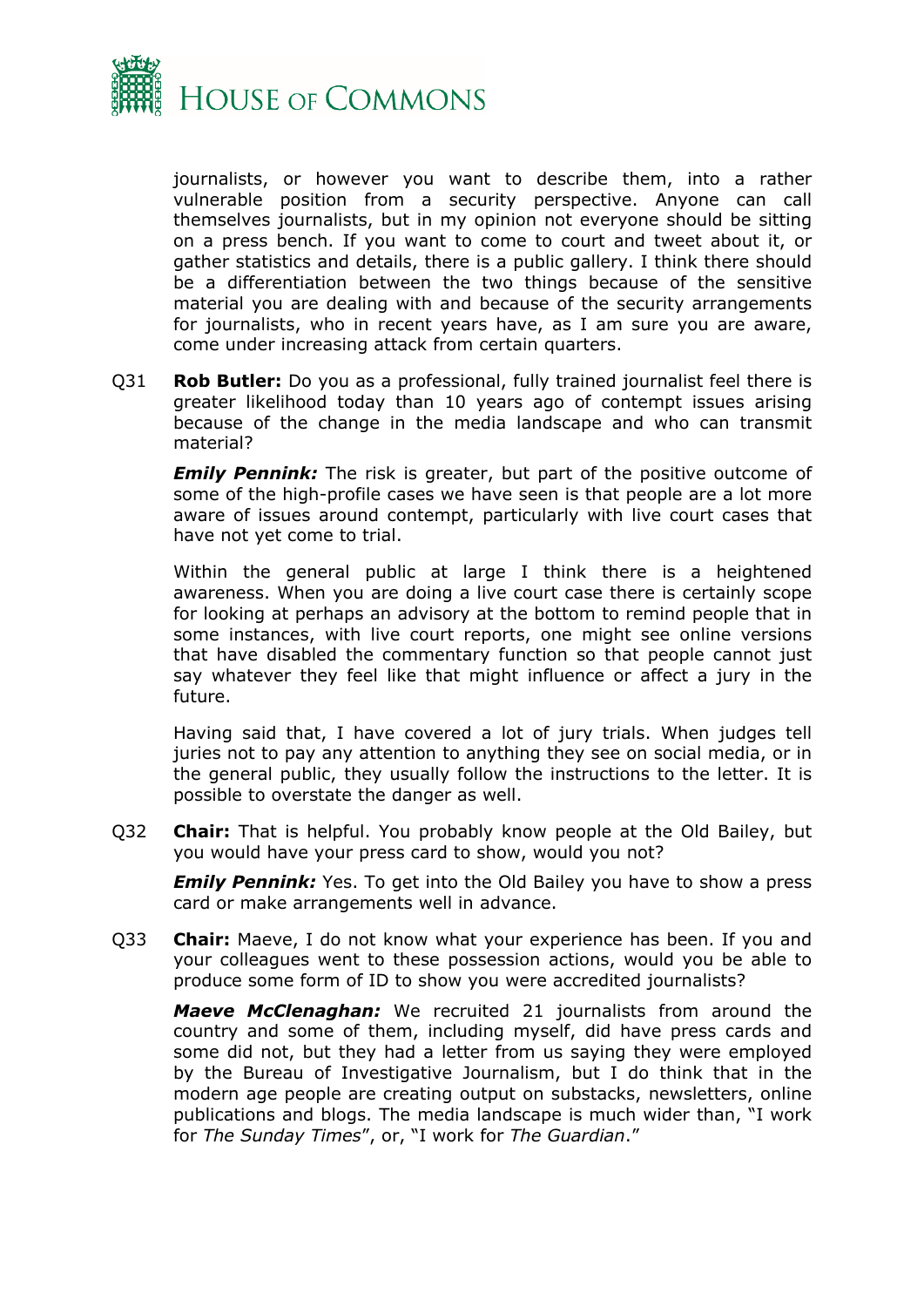

*Dr Townend:* There is perhaps a nervousness about access to remote proceedings, hence there has been some inconsistency around how you control the context in those settings. As a positive example, I draw your attention to the fact that there has been a Court of Protection reporting project involving academics and filling some of that space not by journalists but maybe by ordinary members of the public watching and reporting the Court of Protection, where very strict reporting restrictions apply, but respecting and understanding those reporting restrictions.

Q34 **Chair:** I understand. I get the sense you also feel that the balance in the president of the family division's latest document is about right.

**Dr Townend:** At this point it is a positive move and is going in the right direction. I know that some people think that that category of people with automatic access should be widened, but perhaps that is for the next transparency review.

Q35 **Chair:** To go back to some of the practicalities you have encountered recently, from your perspective, Emily, you say there is only you at the Old Bailey now; there used to be more reporters, and normally lots of cases are listed. How do you find out what cases you will decide to report on? Obviously, you need to know in advance, do you not?

#### *Emily Pennink:* Yes.

Q36 **Chair:** The list is supposed to be published in advance. Does that actually happen in practice?

*Emily Pennink:* To work out what is going to happen and when is a very time-consuming process. Generally, I follow cases right from the moment of charge through the system to the preliminary hearings, plea hearings, the trial and, when appropriate, the sentencing hearings. I am following them all the way through. I look through the court list on a daily basis and work with the court staff, who very kindly fill me in on the details of the charges. I can keep abreast of everything that is happening in the building and make choices about what needs to be covered on any particular day. I am always happy to make conversation with barristers outside court to see what they have got coming along. You get a lot of tip-offs as well from people who will tell you about a case that is rather unusual, or particularly serious, or has some element where an issue of high public interest is raised. Those are the kinds of things I am looking for.

Q37 **Chair:** There has to be an element of trust between you and the people you are talking to.

#### *Emily Pennink:* Yes.

Q38 **Chair:** I understand that at the Old Bailey the recorder has instituted a system of briefing the press. Perhaps you will tell us how that works.

*Emily Pennink:* It started when we went through the first lockdown. It was very difficult to gain access to the courts via the new video link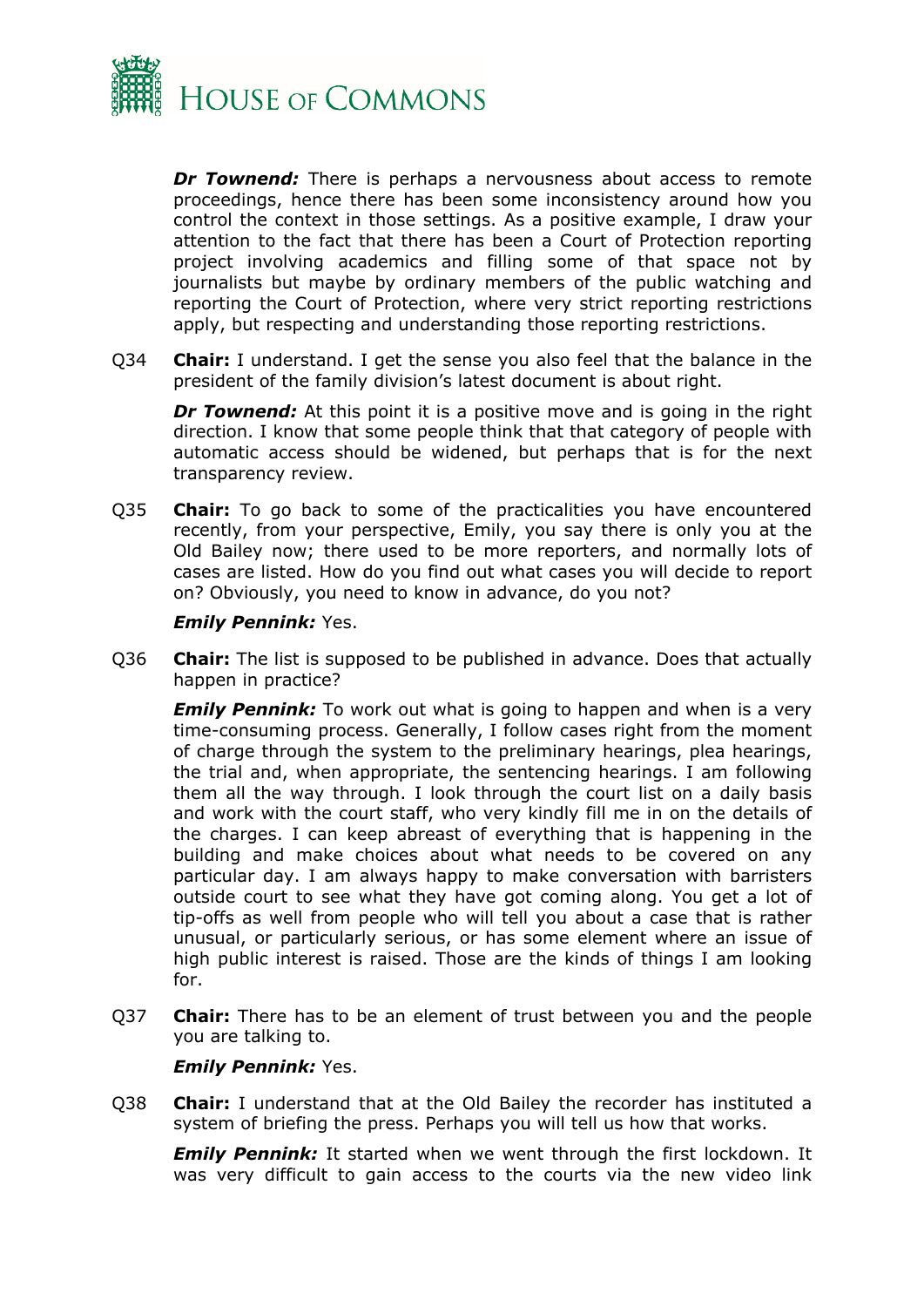

system. Because it was brought in very quickly, nobody really knew how it was going to work. There were technical issues and all sorts of problems we were all dealing with together, not just reporters but the court staff who had to cope with it in the courtroom. I believe it was a positive move. The Recorder of London came to us and we organised to get together every couple of months to raise any issues, so rather than journalists constantly complaining when things do not work properly we could get together and come up with some solutions and make a little more progress.

Q39 **Chair:** Do you do that physically or online?

*Emily Pennink: Normally, we meet face to face.* 

Q40 **Chair:** Within the building?

**Emily Pennink:** Yes. I think that, when we started off, for about five weeks during the first lockdown only short preliminary hearings and plea hearings were being dealt with because all the trials were put off. We then came back to the courtroom because the video link system was not consistent or reliable enough for us to be able to rely on it.

Q41 **Chair:** I imagine you would like to see that carrying on going forward.

**Emily Pennink:** There is a balance to be struck. The video links are incredibly useful for certain things, but there is nothing like being in court and getting the whole view of what is going on.

Q42 **Chair:** Maeve, in the project that you and others were involved in, what were the particular challenges about willingness to get access and so on?

*Maeve McClenaghan:* Starting with the court lists, we were hoping to sit through whole days' worth of hearings at county courts so that all the possession hearings would come up. That became tricky because often the lists would be published only late in the afternoon the day before. That did not give us time in remote hearings to make a request because the request had to be for a specific case number. Therefore, it did not facilitate journalists who just wanted to go and watch everything that happened that day. That was the first challenge.

Then we hit an even more fundamental issue. We sent journalists out to 30 courts on 110 different days or instances over the course of the summer. On six of those days we were stopped completely from going into any hearings by judges who told us, "Possession hearings always happen in private; journalists are not allowed in." The civil procedure rules were changed in 2019 and now possession hearings should be public by default.

There are certain instances where judges can rule that they be private if they feel that is the only way to administer justice, yet we were facing blanket bans. Interestingly, we found that on one day we would have no issue and would sit in a whole day's worth of hearings, and the next day we would turn up and a different judge in the same courtroom would tell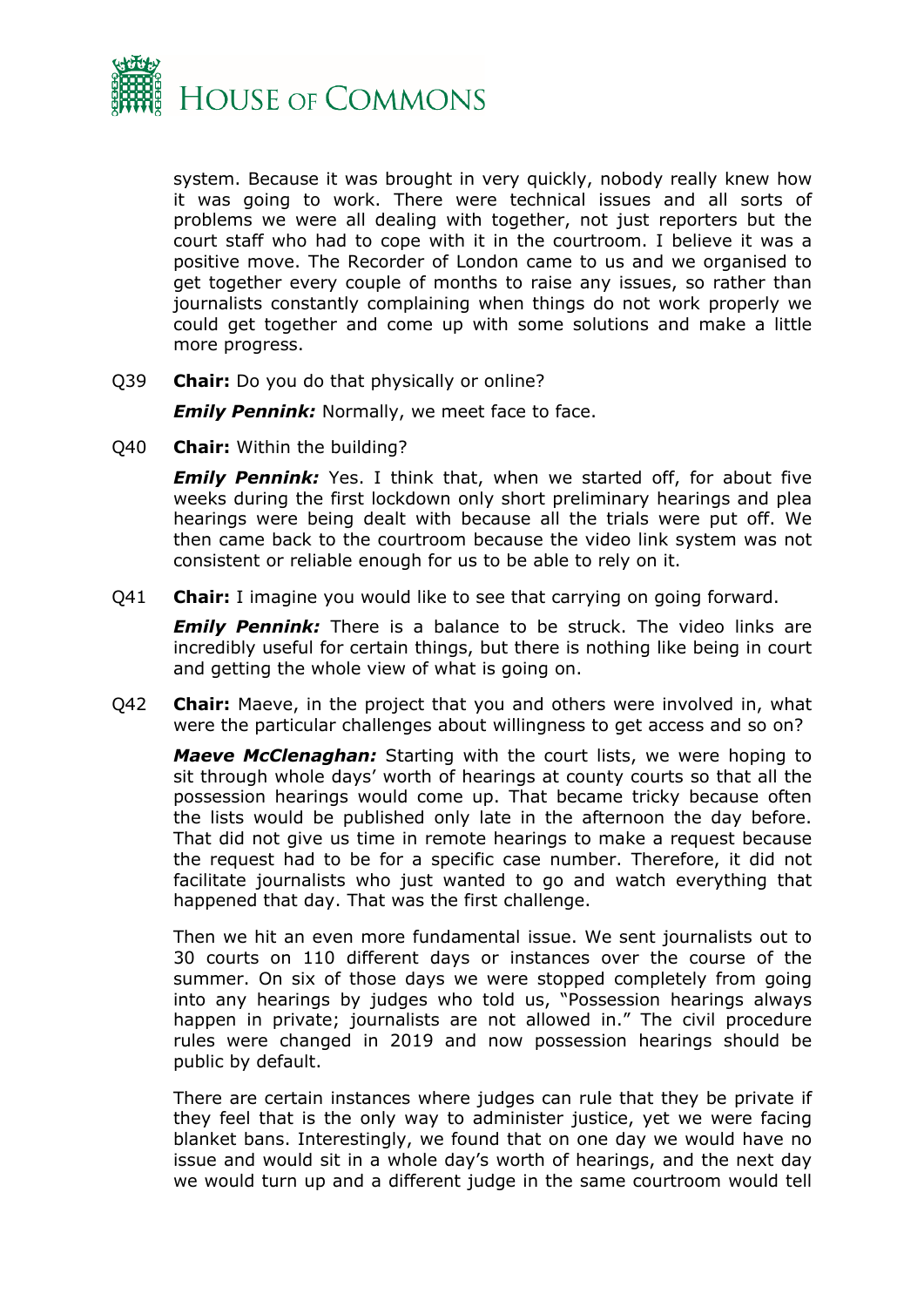

us, "No, no. Journalists are never allowed into these hearings; they are closed to the public." There was a fundamental confusion or misunderstanding about whether we were allowed to be in those hearings. Even when we did get in, we saw lawyers arguing that we should not be allowed to be there.

Q43 **Chair:** Is that because judges and perhaps lawyers did not know about the change to the civil procedure rules?

*Maeve McClenaghan:* I think, generously, that was what it seemed to be. When we appealed to more senior judges, designated district judges, they would often say, "We are completely for open justice; of course you are allowed in," but that message just had not filtered down. Perhaps it had never been tested because, as I said earlier, a lot of judges and lawyers remarked they had never seen journalists in those courts before.

*Dr Townend:* I suppose that, if it is uncommon to see journalists, people are not always up to speed on the latest policy. That relates to the point about trying to make things more consistent, working closely with the judiciary, the court service and the MOJ, and involving other groups to a greater extent to devise policies and practice around that.

One other thing I would suggest is thinking about some kind of independent office where you might be able to take issue about open justice or it would be notified of applications for discretionary closures or additional anonymity, and it would act when the media were not inclined necessarily to intervene. I have alluded to that in my written evidence, and I can certainly provide more information on that.

**Chair:** That is helpful.

Q44 **Kate Hollern:** It is interesting to hear about the inconsistencies in the responses you have been getting from courts. Do you have any examples of where you have seen some good practice in access by both journalists and the public? Are there any particular courts that seem more receptive to journalists and the public gaining access for information?

*Maeve McClenaghan:* I think it varied. As I said, it was not necessarily the court and depended on the day and one judge or another. I sat in many hearings myself where lawyers tried to get me sent out and said, "This should be in private." Often, the judge would push back and say, "What are the legal reasons? Do you have a submission on that?" At other times another judge would not.

Anecdotally, out of the 30 courts, I know that our reporter who went to Cardiff county court said he had felt very welcomed and supported. In Manchester, the designated district judge was very supportive to us. In our experience, it did not come down to this jurisdiction or this courthouse particularly; it depended on the individual judge, or level of judge, on the day. We have been gratified that the Master of the Rolls has since written to all civil judges reminding them that journalists and the public should be allowed in by default to possession hearings, so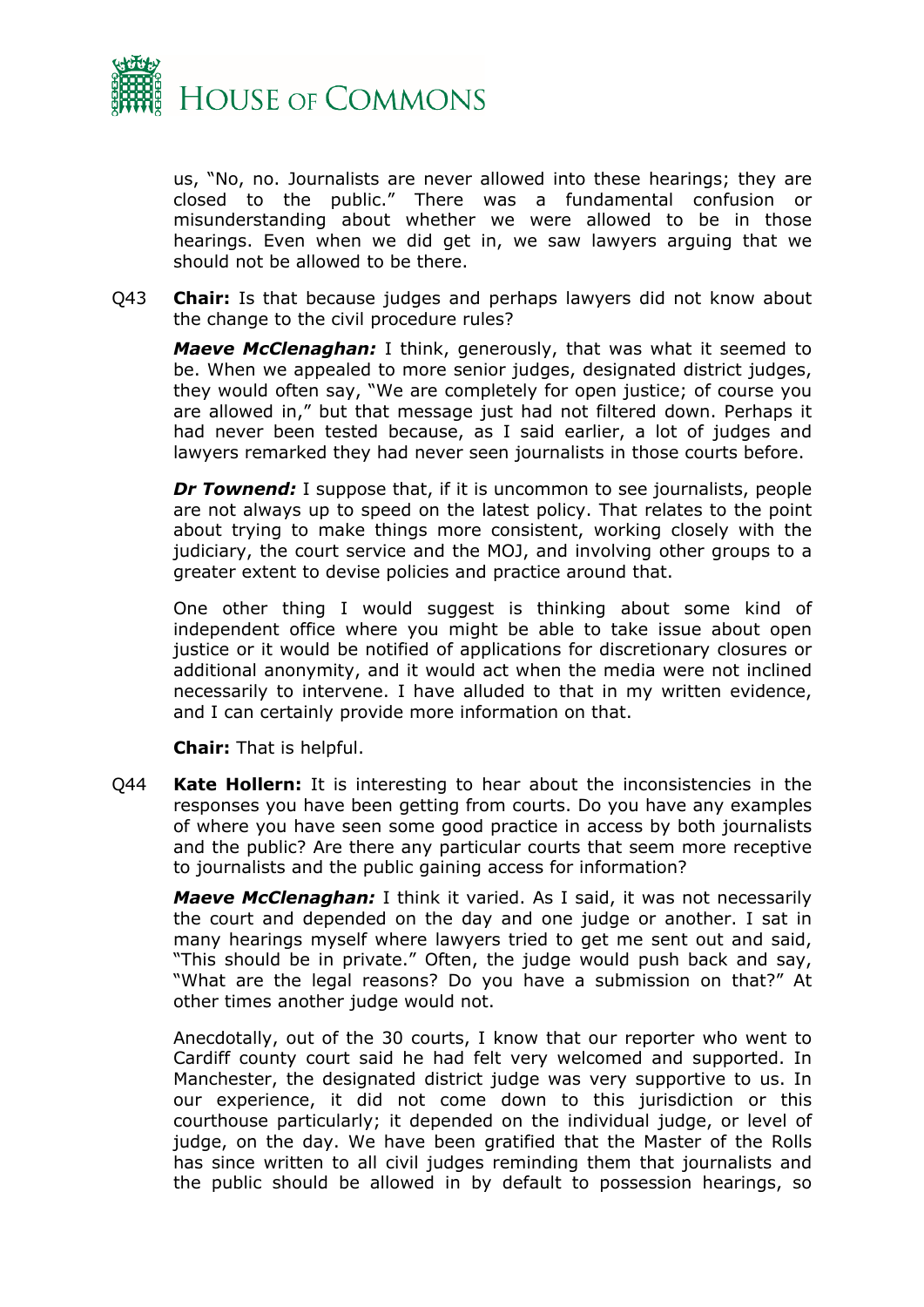

hopefully there has been a positive outcome from that, but it takes some tenacity of spirit on the part of the journalist to keep pushing at those doors even when they are closed.

Q45 **Kate Hollern:** I would be interested to hear in future whether there is any improvement or whether there are still blockages. Judith, do you have any thoughts on that?

*Dr Townend:* On the Court of Protection, I have written an article. We have mentioned some of the teething problems there in accessing remote hearing details. We had an update after we wrote that saying that things had improved. Maybe the initial emergency measures because of the pandemic and the confusion around how to afford access through remote hearings in that context have now improved.

**Chair:** That is good to hear.

**Emily Pennink:** I am very sorry to hear about the experiences that Maeve's reporters have had. I can speak only about my own experiences. Having spoken to my colleagues around the country, I know that access to remote hearings has been patchy at different courts. The Old Bailey has been a fantastic example of giving access to as many people as possible to video links. Like a lot of the courts, there have been problems, but the willingness to collaborate, communicate and work on finding solutions has been fantastic. Outside the Old Bailey, I have been to one of the Nightingale courts up the road. There was a level of surprise to see a reporter turn up there, but I was very happy to see that the system was working quite well there and that we were allowed access. There was just a little bit of surprise, but it was fine.

As for the other areas that have been fantastic with access, I refer to the inquests arranged by the Recorder of London in his capacity as coroner. The Fishmongers' Hall inquests, which were moved from the Old Bailey to a temporary court at the Guildhall, made it possible for a very large number of journalists to attend. The arrangements were absolutely phenomenal. We have never had it so good.

The ongoing inquests at Barking town hall, which is another transfer, into the deaths of the victims of the serial killer Stephen Port have been going on for 10 weeks. Staff who are not used to dealing with journalists suddenly have an influx of journalists, but they are coping admirably. It is worth noting that there are some areas where people have gone beyond the call of duty to make it happen.

**Chair:** That is helpful.

Q46 **Kate Hollern:** You spoke about access to information. I know that you use barristers and different avenues to get information. How do courts or judges differentiate the information that a journalist should have from that available to a member of the general public or a legal blogger? How would courts differentiate the right to access to information?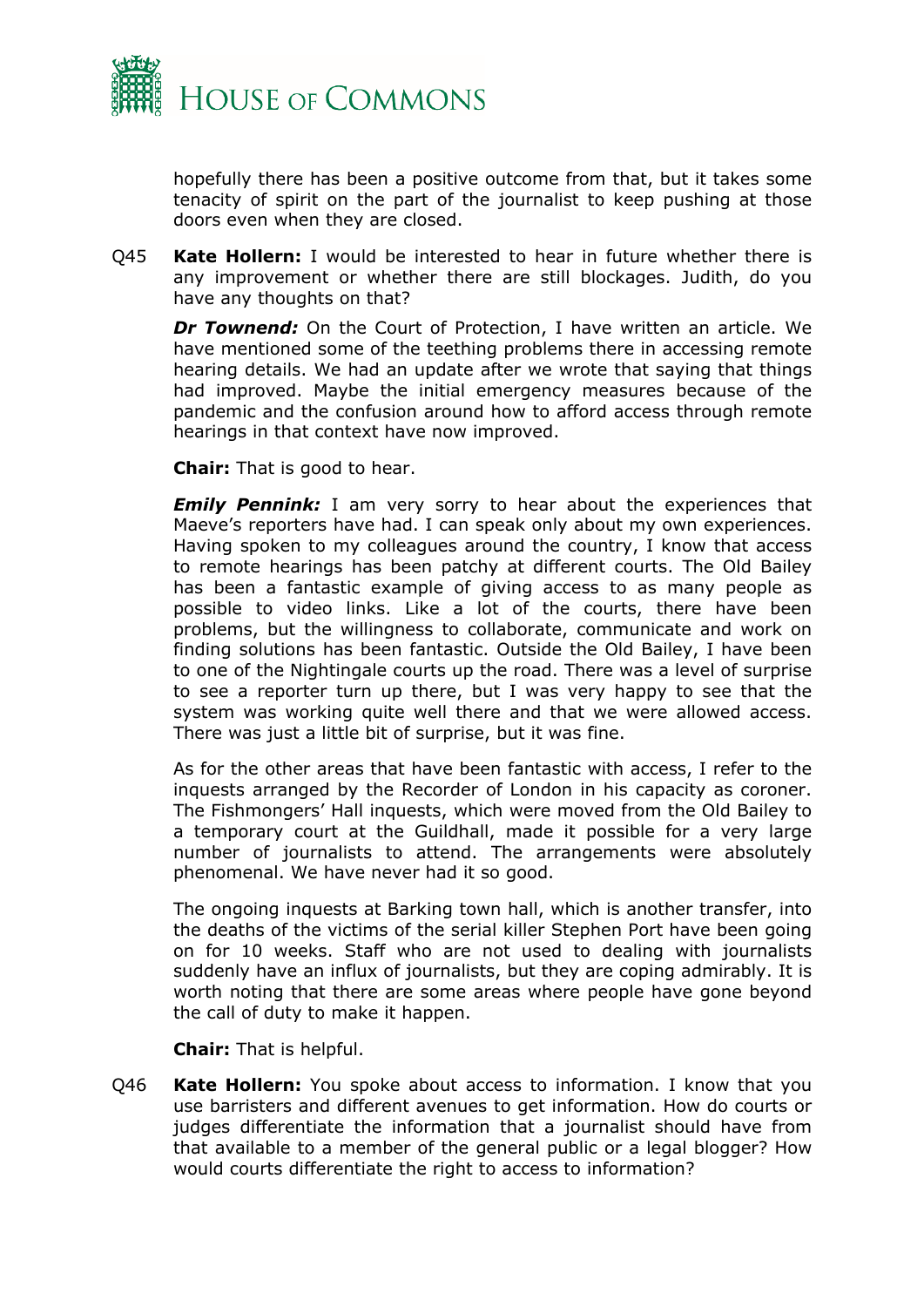

*Emily Pennink:* It is a tricky issue. As we heard from Maeve, there is a bit of a grey area, but journalists with legal and court reporting training are trusted with privileged information about victims who cannot be identified, for example, and access to case summaries, which are fantastically useful. A case summary in the Sarah Everard case enabled us to report straight away the details as soon as the defendant pleaded guilty. Do you give that to someone who is not legally trained or any member of the public who could put that in a blog and does not know anything about the law? You have to be sensible about it. Being a court reporter is a very privileged position and you get access to this material that should not be in the public domain.

There is also a question around reporting restrictions. I am sure Maeve's reporters would very much appreciate knowing whether there is a reporting restriction in a case they are covering, but the reporting restrictions themselves very often carry details of the very thing you cannot report. That is the kind of thing to which accredited journalists have access, but others may not. As a member of the public you cannot necessarily expect to have access to information that is not in the public domain already, although anyone is certainly welcome to sit in the public gallery and watch cases live.

Q47 **Kate Hollern:** And tweet regardless. Maeve, do you have any thoughts on how courts should differentiate the level of detail, whether it is a journalist, blogger or just a member of the public? How would courts decide who can have access, and how can that be facilitated? It goes back to your point that you are getting cases on the day. Obviously, it needs a great deal of thought on what information can be shared by which group of people.

*Maeve McClenaghan:* I think that is tricky. As I said earlier, for journalists who want to sit in on a day's worth of hearings in magistrates courts, possession courts or employment tribunals, whatever it might be, it is not always necessarily a matter of presenting themselves on a caseby-case or hearing-by-hearing basis. Emily is right. There is information that is highly sensitive and needs to be navigated carefully, but perhaps on the day, at a specific moment when the journalist or blogger could put their case to the judge and explain how that material would be used and why they wanted it, and have a chance to challenge any restrictions that are put upon them. It probably necessitates a dialogue.

*Dr Townend:* I have perhaps a slightly different perspective from Emily in thinking there is a case for other sorts of people sometimes to have access to that material. I do not disagree that it is a complicated matter to work out. I see the risks involved, but I think that there is a legitimate reason for other people working in the public interest to have access to case documents, whether it be NGOs working in specialist areas of the law, academic researchers or a wider set of people. At the moment we have a lot of inconsistency, coming back to Maeve's point, about a particular judge deciding whether or not to grant access to something,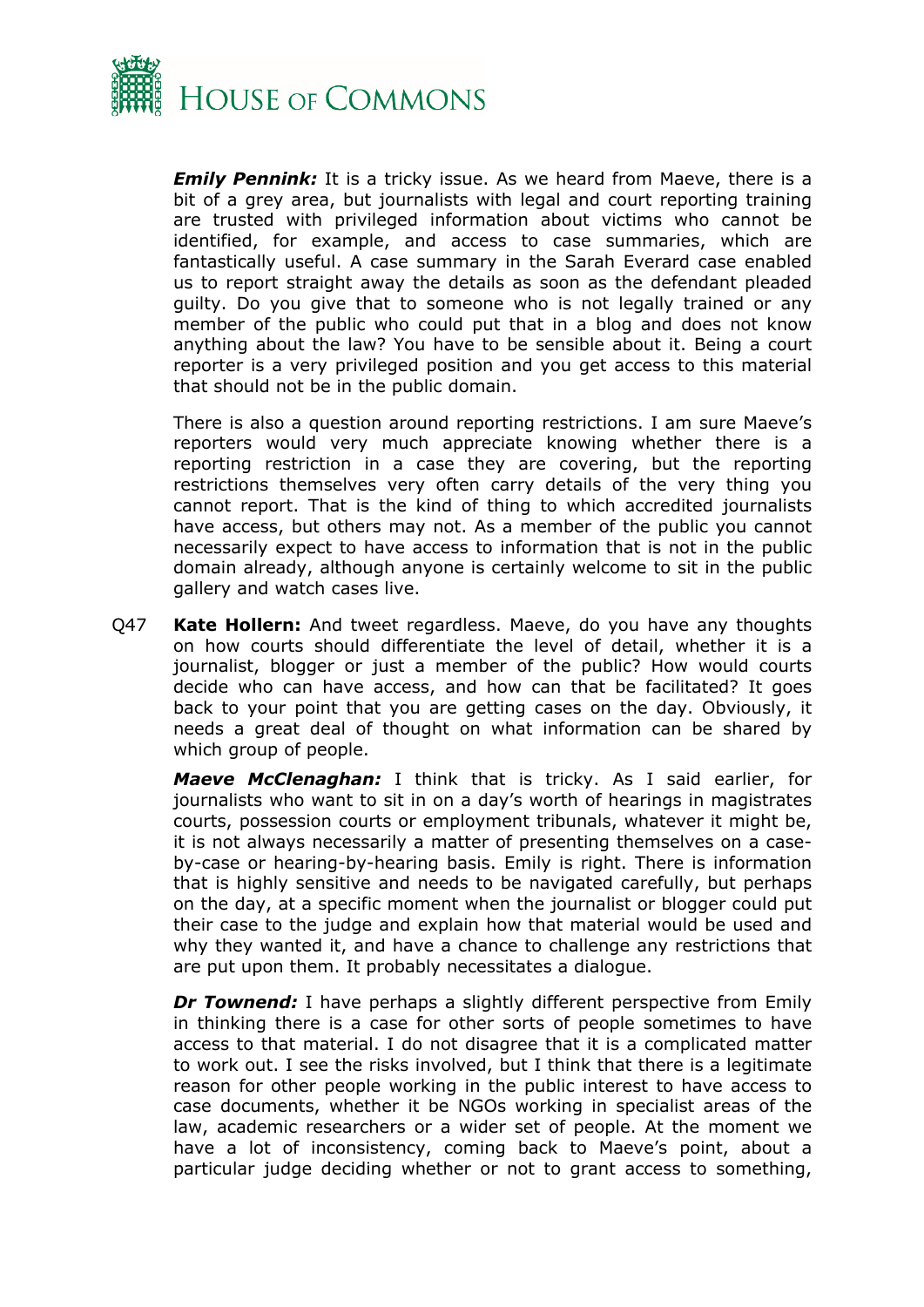

especially around case documents, finding out the details of reporting restrictions, orders and so on. That is certainly something that needs greater attention and better consistency across the court system.

Q48 **Kate Hollern:** We are here to talk about open justice. It could be quite difficult to justify why a journalist should have information and the general public should not.

**Emily Pennink:** I think it is quite straightforward. The general public should have information—that is fine—to be published and be in the public domain, but journalists are working with material that is quite sensitive and is not in the public domain to enable them to do their jobs as journalists. If everyone had access to that information, it would be difficult to stop it leaking out into the public domain. There has to be a level of trust that the person who has access to it will deal with it in the right way. I do not know whether press cards are the way forward, or how you define what an accredited journalist is, or how you define whether someone needs the information for academic research, but you have to draw the line between what is a case to be published in a blog or on the news and information that must stay private until such time as it is introduced into the public domain.

It would be difficult to give any member of the public access to some of these documents. If you were, say, the victim of a sexual offence and you were told that any member of the public could find out your details on the court system, or any court material, you would quite possibly not be prepared to proceed with the case, so there has to be a level of trust and protection for some of this material.

Q49 **Kate Hollern:** Why would a journalist be any different? If you cannot use that information, why would you be different from anyone else?

*Emily Pennink:* Because very often these people's names appear on indictments. As journalists, we know because of our legal training that we cannot report the names, but they are there. For example, I covered a case involving someone who was charged with many different accounts of sexual assault against different women. To enable you to understand the age differentiation between the victims and how many victims there were, if you anonymise it too much you cannot report the case properly. That is just one example of why you need the information, even though it is information that can never go into the public domain.

**Kate Hollern:** You can understand how difficult it is to explain to the public that you are campaigning for open justice—but only for certain groups. It is a difficult one, Bob.

Q50 **Laura Farris:** I have a question about access for the general public. Sentencing remarks are not uniformly published. Do you believe that inhibits the public's understanding of what happens in criminal trials?

**Emily Pennink:** I think that publishing sentencing remarks is a good thing. I know that a lot of the sentencing remarks of High Court judges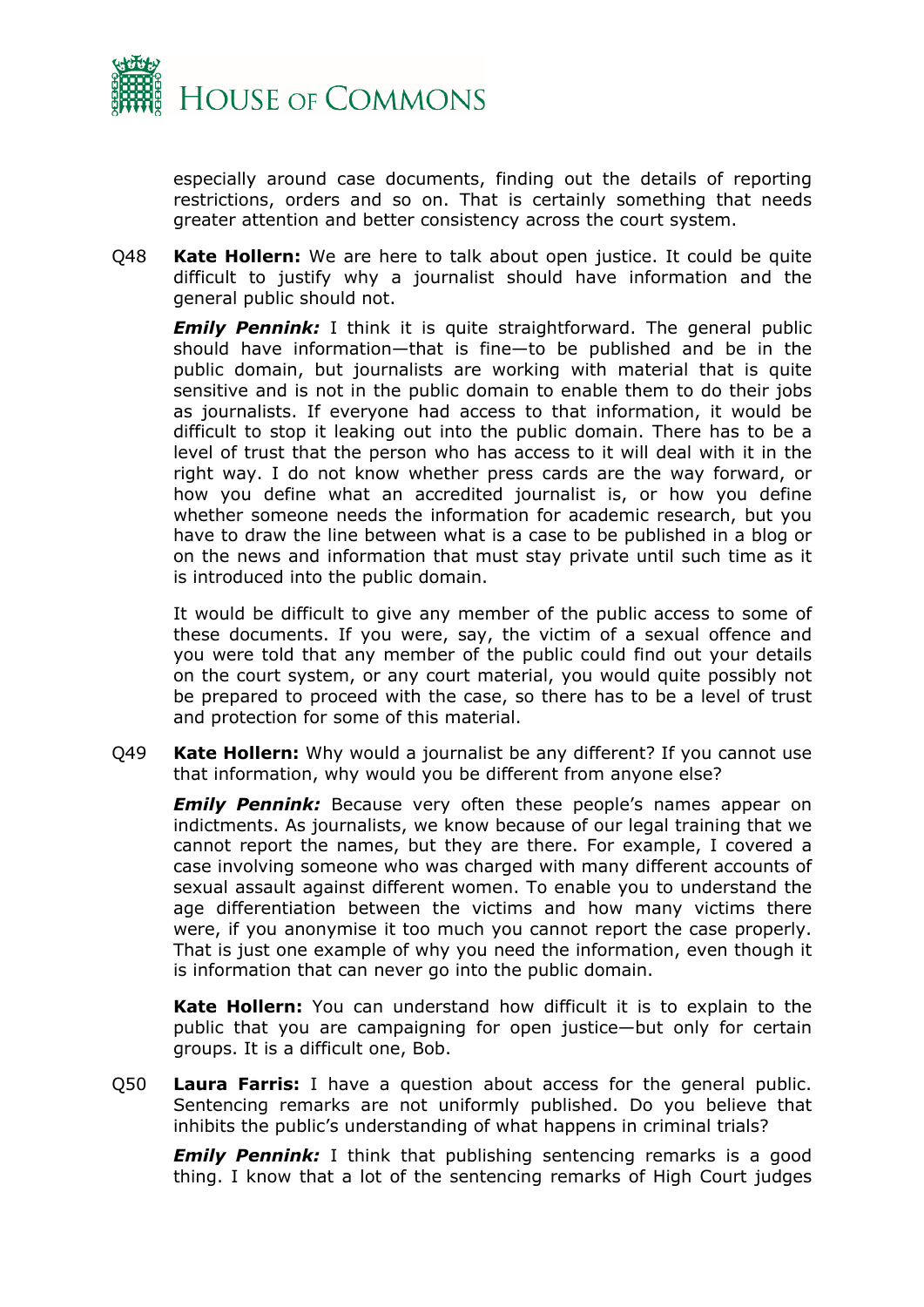

are published online. That is great for us, but it is also useful for the general public to understand the sentencing and the legal framework behind it.

Q51 **Laura Farris:** Do you think it makes it more difficult, perhaps even impossible, to write to the Attorney General's office and make an application to the unduly lenient sentence scheme if you have not seen the sentencing remarks?

*Emily Pennink:* It is important to see the sentencing remarks to understand how a judge has arrived at a sentence. These days, I come across a lot of commentary from judges that their sentencing remarks are being uploaded to the digital case system, so there is a record of them somewhere; it is just that they are not necessarily publicly available. Sometimes, you can apply to judges and they will give you the sentencing remarks and sometimes they will not, but they exist in a digital form. There is certainly a debate to be had around access to parts of the digital case system and the ability to apply for that material.

Q52 **Laura Farris:** It seems to me it is the only area of law where you do not get any written reasons unless the sentencing remarks are published, because the jury does not give reasons.

*Dr Townend:* My understanding of it is that sometimes it is at the discretion of the judges. If they think there is specific media interest, they will release them. This was in the Lammy review. This is an issue not only for the media but defendants wanting to access the raw material of the sentencing remarks and not necessarily being able to access that record. The recommendation in the review was that they should all be published.

That should definitely be looked at as an option. I link it with the earlier point I made about thinking about rehabilitation and managing the data going forward. What is an appropriate mechanism? Is it something to which you have access but is not necessarily published to the open web, for example—thinking about appropriate models for publication—but certainly these things should be routinely archived and available on request?

**Laura Farris:** Can I ask a question about the civil courts? I do not know which one of you would be best to deal with it.

**Chair:** Ask the question first and then we will see.

Q53 **Laura Farris:** The data available on the listing documents at the start of the day would often, in some forums, have the cause of action and the name of the parties. What does anyone with experience of reporting civil proceedings need, but perhaps not get immediately, to help determine whether to report a particular case or whether there is a public interest in doing so?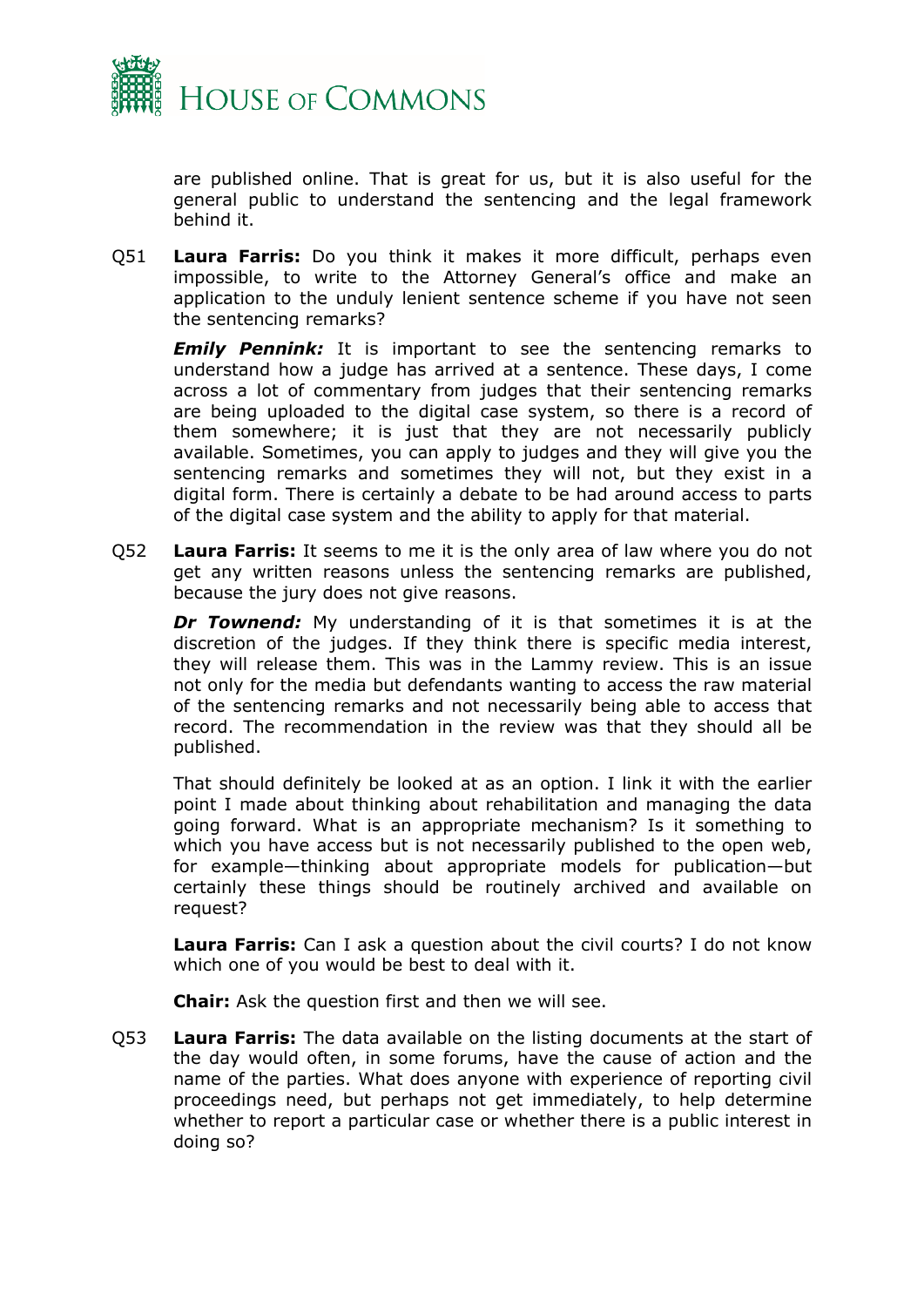

*Maeve McClenaghan:* I think you are right. I think the court lists are very scant on information. It is interesting that those names are all published, yet sometimes judges or lawyers ask us not to publish the names. We would point out that they are online. We did some work scraping court lists to get a sense of who were the mortgage lenders, for example, bringing cases in possession courts, but there is very little extra information, to the extent that possession lists, in which we were most interested, sometimes were marked as such but often were not. You almost had to guess by the context and the names whether it was likely to be a possession hearing or not. There is very little information there.

Q54 **Laura Farris:** If you were in a position to draw up the basic rules, what do you think should be published on the listing documents that would indicate to a journalist the public interest in the story?

*Maeve McClenaghan:* You can get a sense from the length of time of the hearing, but just how much detail they are going into is not always explained. What stage we are at is also useful. If it is the first hearing or a trial that has been relisted, that can be useful. Ideally, as a journalist you would get some summary of what is happening, but I understand that that may prove tricky because the nuances of the case might not be well reflected; indeed, the outcomes are not known at that point. I do not know about a wish list of what we want. The more information the better. I refer to judgments in employment tribunals, which are published, for example.

Q55 **Laura Farris:** On employment or industrial tribunals, I think the way they get reported is that, for example, you will see "SD"—sex discrimination—under the case name. If the respondent is, say, a charity it will often be reported because it is a good story. You have a benign organisation that is being sued for something serious. I think that is how the calculation is made, and I just wonder whether that is always the best way for journalists to decide on reporting it.

*Maeve McClenaghan:* On employment tribunals, I looked through scores and scores of judgments to try to see whether there was a way we could use those published judgments to look at patterns of things happening. There is scant detail because there are no sentencing remarks and there is no explanation of what the case is about. It would sometimes be one or two lines saying it was found in x's favour against y. For a journalist, or anyone, that is not really useful. I think it would be great to have markers on the court listings, but also to have a bit more detail in the write-ups.

*Dr Townend:* It depends on different courts and tribunals, but the case names are often a guessing game. It is like looking at the coding to try to figure out whether it might be of interest to you. From a journalistic perspective, names are useful, but any more information about the issues of the case would be useful. There is a resource issue, but currently it is very difficult to navigate the court system and lists, and what is available to the general public is very bare bones in the civil and criminal context.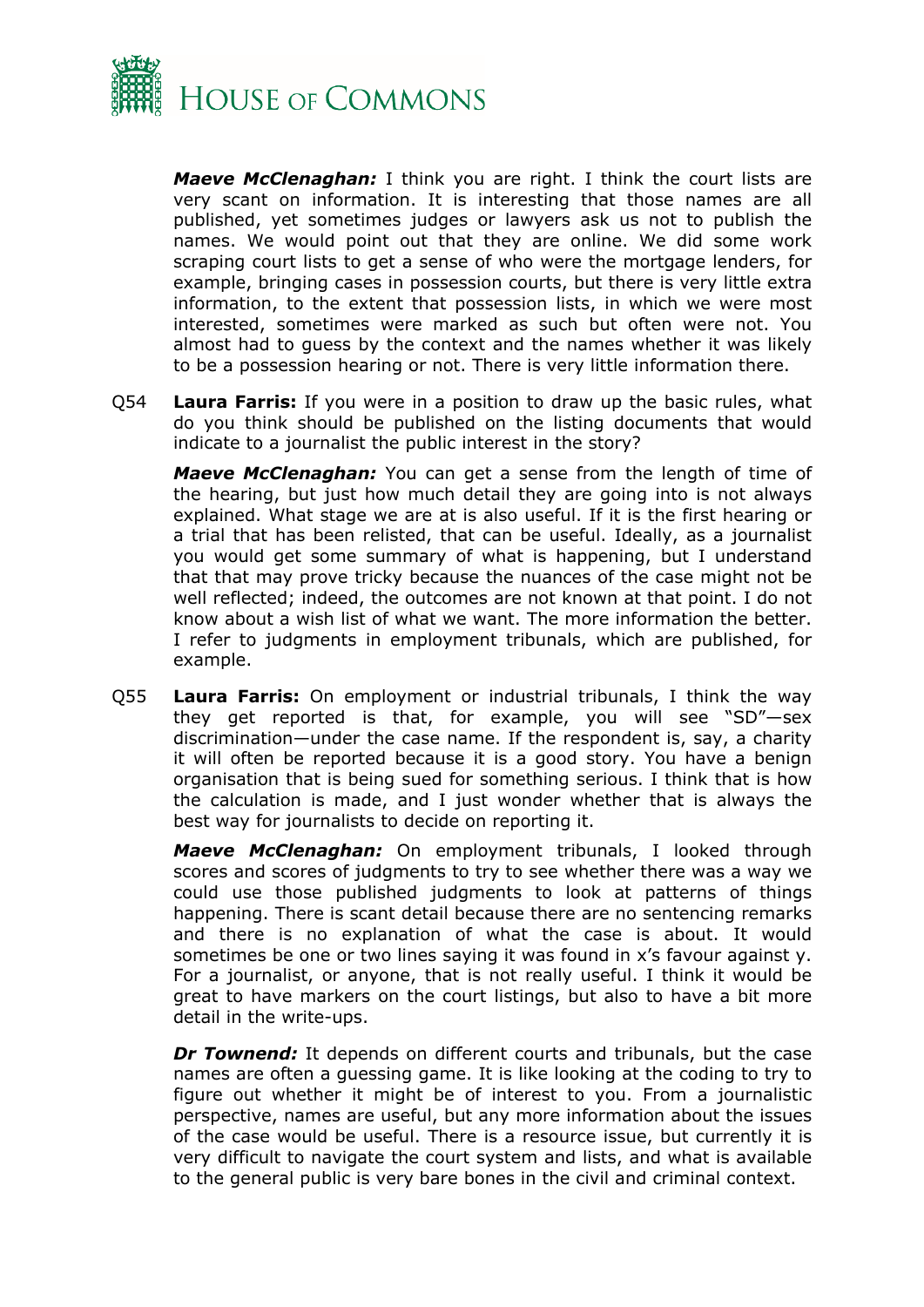

*Emily Pennink:* I absolutely agree with what you have said. Not just in civil cases but in criminal cases you get names on the list that do not tell you very much. You need to know what you are looking for. There is certainly an argument for including more public information to be able to assess some of these cases and understand what they are about, rather than spending a lot of time talking to court officials, who are already incredibly busy.

Q56 **Laura Farris:** I am sorry to go back to the civil arena, but would it look like the cause of action, the number of the parties and the value of the claim? Would that help journalists?

*Dr Townend:* One area I have looked at a lot is monitoring and tracking defamation cases. I found it nearly impossible because there was very limited information or tracking, and there were also issues about accessing the court files. There is definitely a piece of work that could be done to make it much more usable to navigate the system.

I slightly step back from thinking about publishing everything to the open web and what a model might look like, because it could be that a better database can be designed and, using that, you can access that information, whether at the court or via an application to access that database. I think that is part of a general consultation exercise that needs to be done on these systems for managing justice system data. I believe this Committee has heard from Dr Natalie Byrom, who has done very important work on the inconsistencies in the management of justice system data. I think this issue sits within that work.

*Maeve McClenaghan:* Beyond the listings, we were shocked. We submitted freedom of information requests to the Ministry of Justice asking for what we thought were simple things around Covid, the marking of cases and the details of what cases were coming through the possession courts. We were told that the data were either not collected or were not collected in a way that would be easily extractable under the time limits of the Freedom of Information Act. It is more than navigating which cases are interesting to go and look at. There is a wealth of data being missed. It could be collected in these court cases that would give both journalists and policy makers a deeper insight into what is happening.

Q57 **Laura Farris:** My final question is a procedural one. I think I am right in saying that in civil courts you have the right to see the pleadings and witness statements, or do you just have a right to request them?

**Chair:** Maeve, can you help? You have probably done more work on the civil side.

*Maeve McClenaghan:* I think you have the right to request it, but I would have to double-check. We were focusing on just possession hearings where there was not that much information even to request.

Q58 **Chair:** Perhaps we could check that out.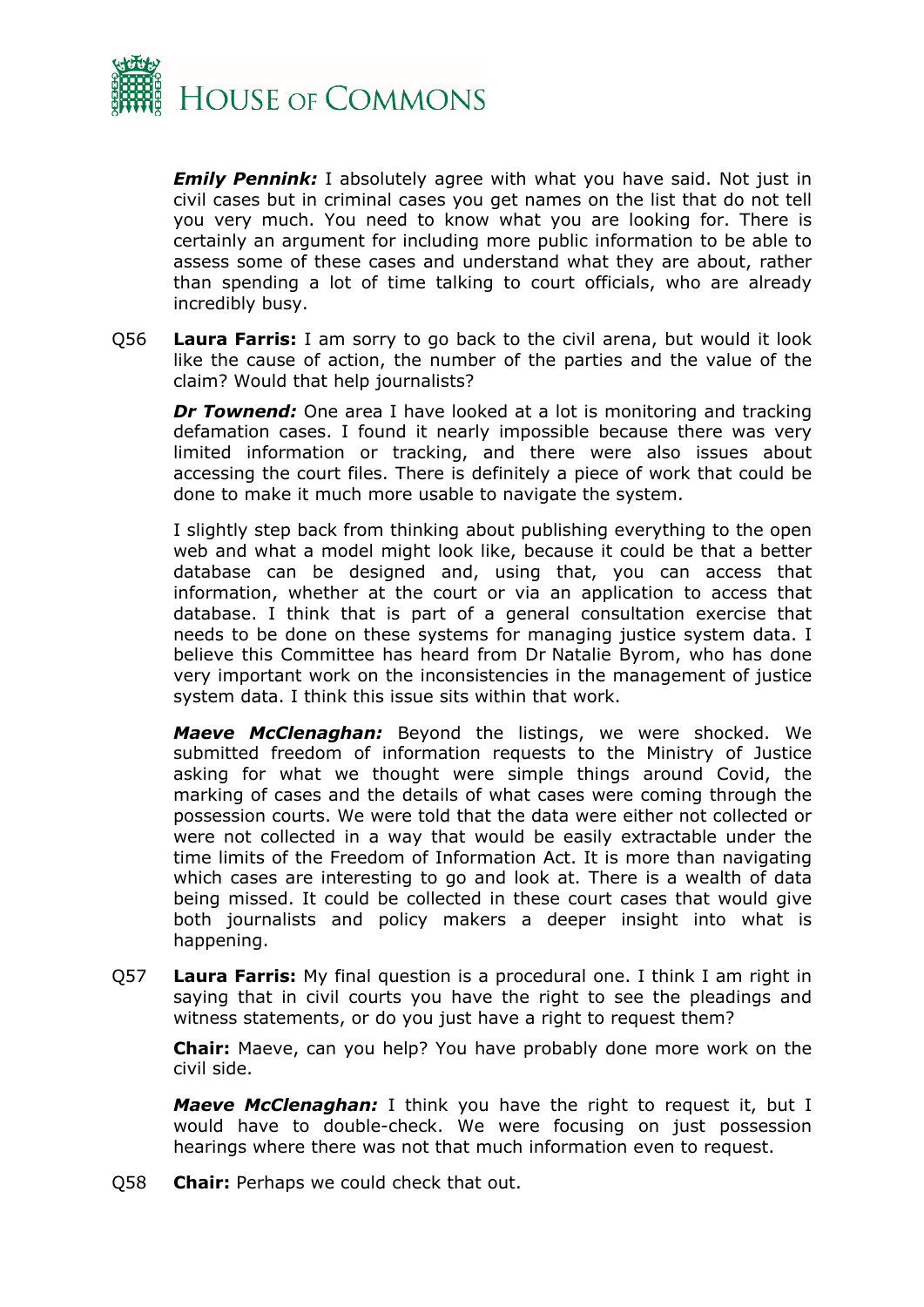

*Dr Townend:* I would want to check it. I was looking at the case of Dring *v.* Cape Intermediate Holdings on access to court data in the civil context and what a non-party was entitled to access. That went all the way to the Supreme Court in establishing how much information should be provided to a non-party. It would probably be worth looking at that, but there is a practical issue. Even if you have that right, how do you go about it? What is the cost of accessing certain documentation, and who supplies it?

Q59 **Laura Farris:** I thought you were going to say yes to witness statements and pleadings, because I am always being asked to hand them over to journalists and have done so. If the answer is that it is variable, would it be right to say it would be better if it was always the witness statements and pleadings? Would they be helpful documents?

**Chair:** Do you agree or disagree? Would it be helpful to have sight of the pleadings?

*Dr Townend:* There may be rare examples where they have to be withheld, but, yes, the more information the better.

**Chair:** I see Maeve nodding in agreement.

Q60 **Paul Maynard:** I wish to return to Maeve and her idea of replicating the BBC's local democracy news reporting service. One of my concerns is that local journalism these days, being so much online, focuses on salacious clickbait. It will trawl what is going on in my local magistrates court and find out about all the badly behaved tourists out for a night on the town in Blackpool. It makes for great copy. How would you avoid incentivising that coverage rather than your own value-added, more considered reporting? I am sure you can illuminate much more Blackpool's social challenges in the magistrates court with your style of journalism than x with a fire extinguisher in the Hotel Clarendon, for example? How would you see your idea working in practice to deliver a good outcome rather than a bad one?

*Maeve McClenaghan:* I think the clickbait issue is linked to funding. You are trying to get readers to your site because your model is based on an advertising model. If we take that away, you need to find ways of funding this, like the local democracy reporters. Councils are not clickbaited stories; they are not flashy; and they are not often salacious. Sometimes they might be; a parish council might be. Generally, the crucial day-today, less flashy work is done, but that scheme recognises that these are absolutely vital places that need to be scrutinised and reported on.

If the court system had a similar scheme set up, perhaps we would be less likely to report only the goriest or most shocking crimes, or the ones involving celebrities, and there would be a wider and more truthful reflection of what is happening in society. Without that, journalists are left to rely on things like press releases from police forces, which, as HuffPost UK revealed in a great investigation, were racially skewed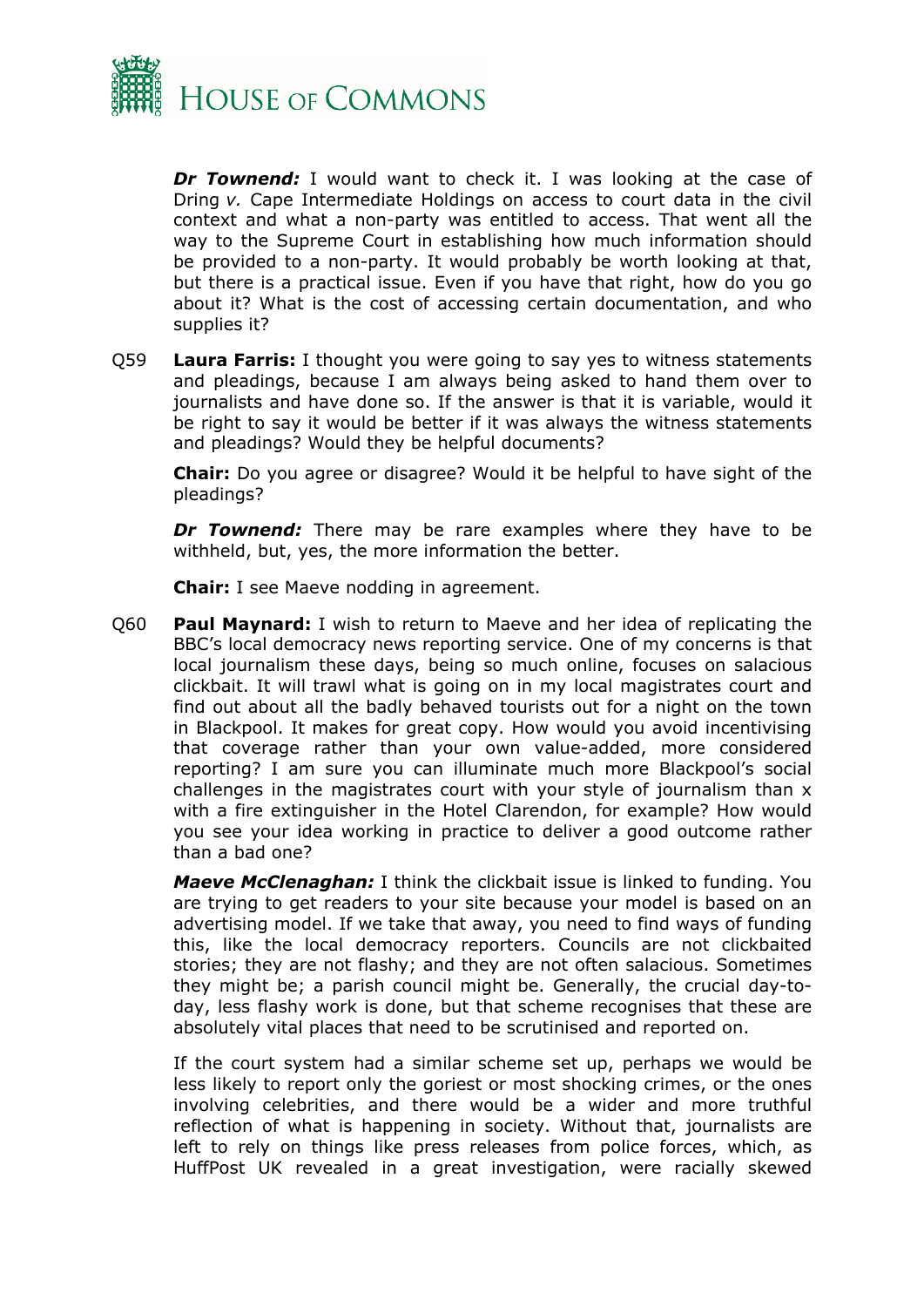

towards putting out stories about black British people that did not reflect the reality of the stats and what was actually happening.

Q61 **Paul Maynard:** There seems to be a stark choice here. We can go down two paths. One is to recreate a golden era that has gone by. We can subsidise reporting and subscription costs—bring them down, for example. You may have heard of a service that gave evidence to us called Courtsdesk News, which had a nine-week trial run involving 78 journalists, 42 courts and 427 stories published. It all sounds wonderful. That is all trying to recreate the glory days of what went by. The alternative—perhaps this is what Judith promotes—is more radical and disruptive, using machine learning, AI, speech-to-text transcription and looking at what other jurisdictions like Australia and Canada are doing, using disruption and doing something very differently rather than having to recreate what has gone before to pursue open justice. I wonder whether the two of you can compare and contrast those approaches.

**Dr Townend:** Obviously, within freedom of expression and open justice you have to allow media organisations to choose which task next to focus on, but there is a broader range of reporting that can be done. I like the Bristol study, which was framed not only in terms of the newsworthy stories that had been missed in that week but what they called justice reporting, which is the functioning of the justice system. It will not necessarily always be attractive to an ill-resourced court reporter to be able to report all those aspects.

A policy challenge is to think about how that is done and whether it is via a public subsidy. You mentioned the local democracy reporter scheme, which is focused on council reporting. To date, I think there has been some mention about whether it could be expanded to court reporting. That would definitely be worth exploring. My view is that it should not be just subsidy of corporate media organisations; we should think about how other organisations—for example, the Bureau of Investigative Journalism or academic research projects—could participate.

*Emily Pennink:* Picking up the comment about clickbait—this is slightly a side issue here—the general public are not just interested in salacious stories or in celebrities speeding down the motorway. To give you an example, one of our biggest public engagement stories very recently was the case of the two police officers who admitted misconduct in public office by taking photographs of the bodies of Ms Henry and Ms Smallman. That story resulted in one of the highest engagements online that we have had all year. Therefore, to say that the public are interested only in salacious, celebrity-led clickbait is probably a disservice to the general public.

Q62 **Paul Maynard:** The business model of my local papers is driven by attracting and driving online readers to the most eye-catching stories. That is their business model. My point is that, if you are to invest public money in incentivising more court reporting, how do you ensure it adds value to the public understanding of justice, as opposed to reinforcing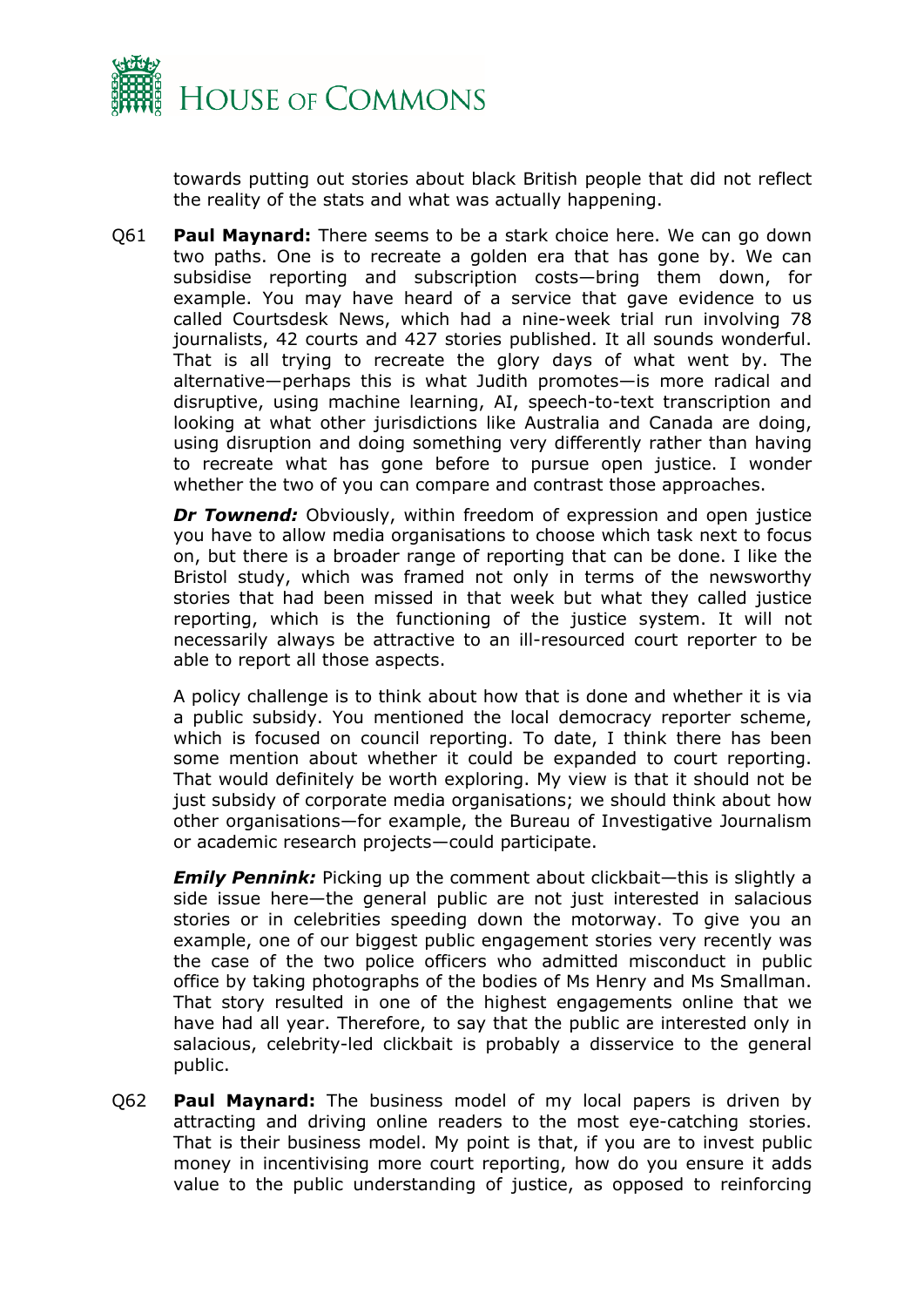

that business model, which may be of commercial interest but not really of public interest?

*Emily Pennink:* I appreciate the point you are making. The problem with court reporting is that it is difficult to say this court report is a good one and that one is not a good one. Each is court reporting on issues and cases that deserve to be in the public domain. It is quite difficult to say we approve of this court report but not that one. To a certain extent, I am afraid you have to take the rough with the smooth.

**Kate Hollern:** On Paul's point, the headline quite often does not reflect the actual story, and that causes problems, does it not? A headline attracts some colourful people—we will call them that, Paul—but the story does not reflect what happened. There is quite a bit of responsibility on journalists to get access to information and present it factually. Clearly, that has to be demonstrated.

Q63 **Rob Butler:** On your point about the stories that people engage with, you probably accept that, as a journalist and the only reporter at the Old Bailey, you exercise some editorial decision making every day. I think there are 12 courts at the Bailey. You have to decide which of those you are going to go to. I do not imply any criticism. I worked in commercial television. We had to get bums on seats to pay for the ads to pay everybody's salaries, but, if you have two different cases and one is a fascinating point of law and one is less fascinating but features somebody who has been on "Love Island", I suspect you will be driven towards the "Love Island" character because that is what people want to read about, not the interesting point of law. Let us pretend that on that day you do not have back-up coming from the office to support you, so you have only one story.

*Emily Pennink:* To be fair to my colleagues at the Old Bailey, I am the only Press Association reporter at that court. The Old Bailey has a press corps and a lot of journalists are coming and going. Therefore, I am not bearing the entire burden.

#### Q64 **Rob Butler:** But you take my point.

*Emily Pennink:* You have to make editorial decisions every day, as I am sure you are aware. We do not see many celebrity stories coming to the Old Bailey, primarily because it deals with very serious criminal offences, such as terrorism. I do not have experience of dealing with celebrity cases.

You have to make editorial choices. I probably cover the vast majority of the murders that come through the Old Bailey and pretty much all the terrorism cases. The seriousness of the offence makes it newsworthy in itself, but I am also looking to focus particularly on cases that have already come into the public consciousness and have a high profile—there is already public interest in following them—and cases that are very unusual and that raise issues of public interest. Sometimes you have to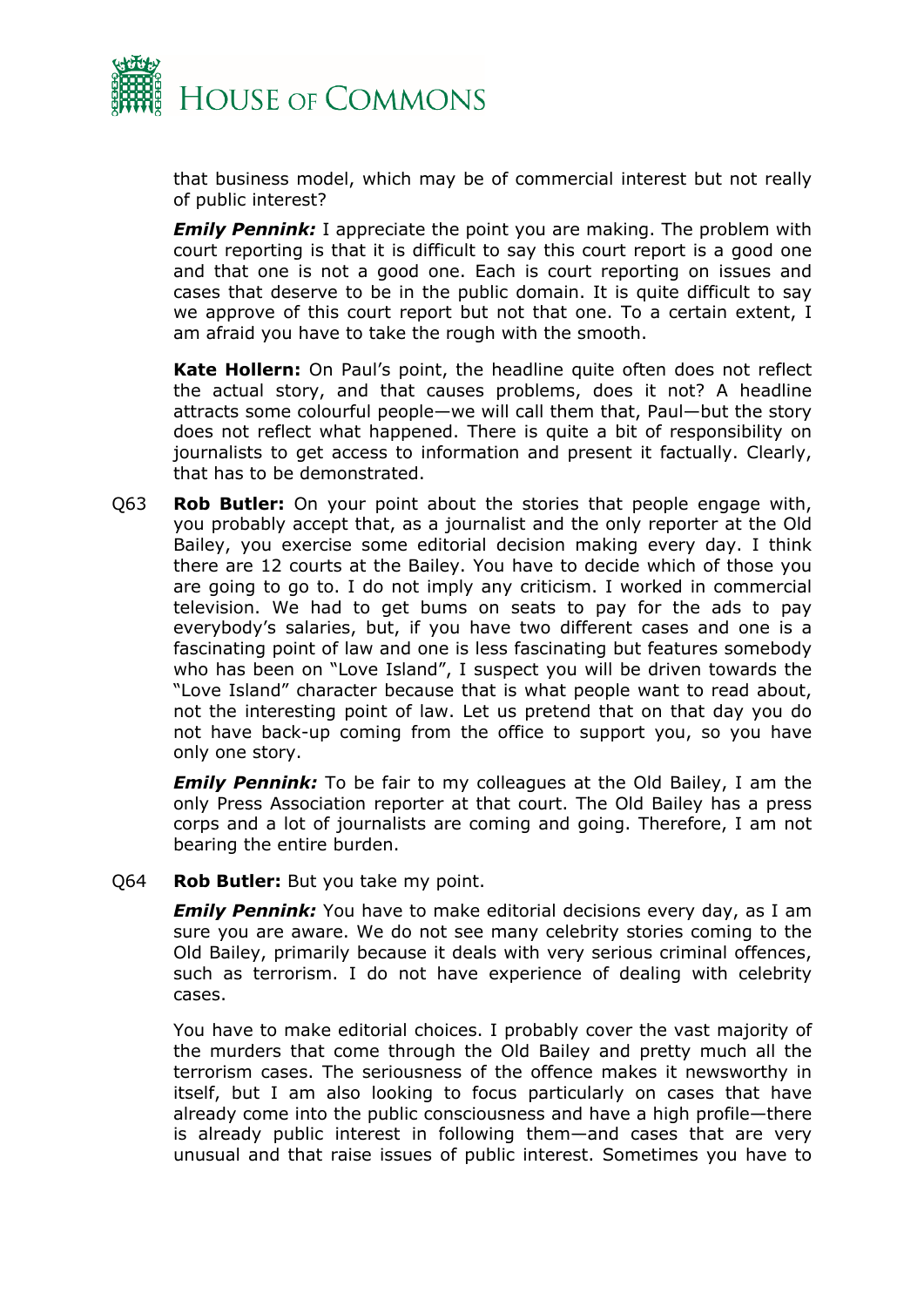

make hard choices, but those are the kinds of balances we have to deal with every day.

**Rob Butler:** This is not a criticism. You cannot force somebody to read an article if they are not gripped by it, but I thought it was worth talking it through.

Q65 **Chair:** Finally, I have some topics that I want to talk about. Reference has been made to Sir Andrew McFarlane's report on transparency in the family courts. Maeve, do you take any different view from Judith that this is a step in the right direction?

*Maeve McClenaghan:* No, only that we are very excited. The Bureau of Investigative Journalism has been part of the discussions. It is hoped that we will be involved in the pilot. We think it is a step in the right direction. I understand that that court in particular necessitates an incredible amount of thinking about the protection of those involved and responsible reporting, but it can only be a good thing that those stories and the wider trends happening there will come to light.

Q66 **Chair:** That is helpful. There are some further matters, initially perhaps more from Emily's perspective, but it varies. We have some proposals going through at the moment. The courts reform programme itself has implications. For example, there are proposals for online guilty pleas. What is your reaction to online pleas?

*Emily Pennink:* I think that continuing with remote hearings and online pleas has to be a positive thing if it will help to get through the backlog. From my perspective, the greatest challenge and threat to open justice right now is the delay in cases coming to trial. It is probably not something that is talked about enough in the context of open justice, but a lot of these cases are circling in the ether waiting for a slot and we need to bring them forward so they can be reported. Anything that will speed up the system and help us get through the backlog is good, but we need to make sure that there is a robust system in place so that the public and journalists have equal access to anything that is not being done in the traditional way in a courtroom where anyone can turn up and sit in the public gallery.

*Dr Townend:* I think that in the inevitable move to online systems there is an opportunity for better transparency, but we have to make sure the mechanisms are built into the new functions. It is not just the case itself but the mechanism. Penelope Gibbs of Transform Justice has asked: with an online conviction what is the process? What does that look like? What does the defendant see? Sometimes there is not a dummy run for someone to go through unless you happen to be a direct participant in that process. That point would apply to the civil context as well in terms of online dispute resolution models. The Police, Crime, Sentencing and Courts Bill talks about remote hearings and there are provisions for live streaming, but some of that detail will be in the secondary legislation.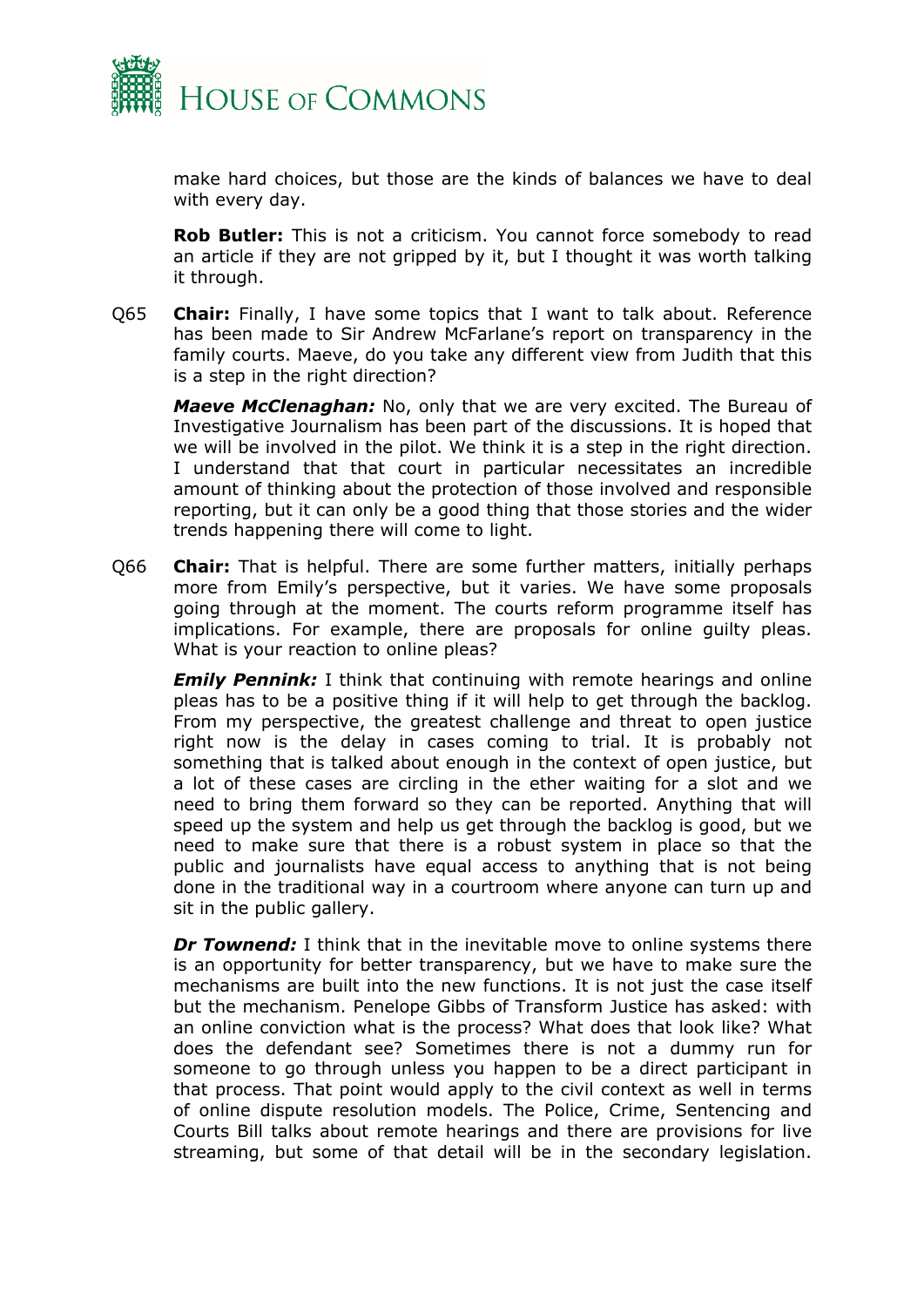

Therefore, it is critical to have scrutiny to look at how these will operate in practice.

*Q67* **Chair:** I know your colleague Tristan Kirk from the *Evening Standard*—he covers the Bailey as well—in his evidence to us had some concerns if it becomes a purely administrative function, for example, indicating your plea by email between your solicitors and the court. You are never aware of what that is, or is there some protocol and other means of alerting you to that?

*Emily Pennink:* If this is the road we are going down to speed up the system, streamline it and use the technology available to us, I am not opposed to that in principle, but I share Tristan's concerns that this material is made available so that if someone pleads guilty other than in a courtroom they do not fall under the radar.

Q68 **Chair:** I do not know whether any of you have come across any issues with the operation of the single justice procedure in the magistrates court. Concerns have been expressed to us. Again, there may not be public access. It is happening in a room behind the scenes—in effect, in chambers. How would you as journalists, or academics studying journalism, find out about the outcomes of single justice procedures?

*Emily Pennink:* It is not really my area, but I am aware of significant concerns about it.

Q69 **Chair:** Judith, I do not know whether your research has covered any of that.

**Dr Townend:** There are now online lists for single justice procedure cases, but with very bare information, so I am not sure how easy it would be to understand what was going on without making further applications. I think Tristan Kirk with HMCTS has worked to make some improvements to the protocol, but it may be there are still improvements to be made.

Q70 **Chair:** The Judicial Review and Courts Bill provides a legislative provision for an online procedure rule committee for both civil and criminal. Is that something that your organisations plan to make representations upon in due course when it is set up?

*Emily Pennink:* I would have to get back to you on that.

Q71 **Chair:** Fair enough; I just raise it. Although it has not yet happened, have any of you thought about automatic online convictions as opposed to pleas? At the moment, there is not very much of it, but under the courts Bill currently going through Parliament there is provision just for cases involving bilking the railway, to use the slang term—travelling without a valid ticket—or fishing without a licensed rod, for some reason that escapes me. They may not be things you would be looking to report on very much, unless it is perhaps a celebrity or prominent person who travels without a train ticket. Is that something which the organisations you represent are concerned about or have addressed at all?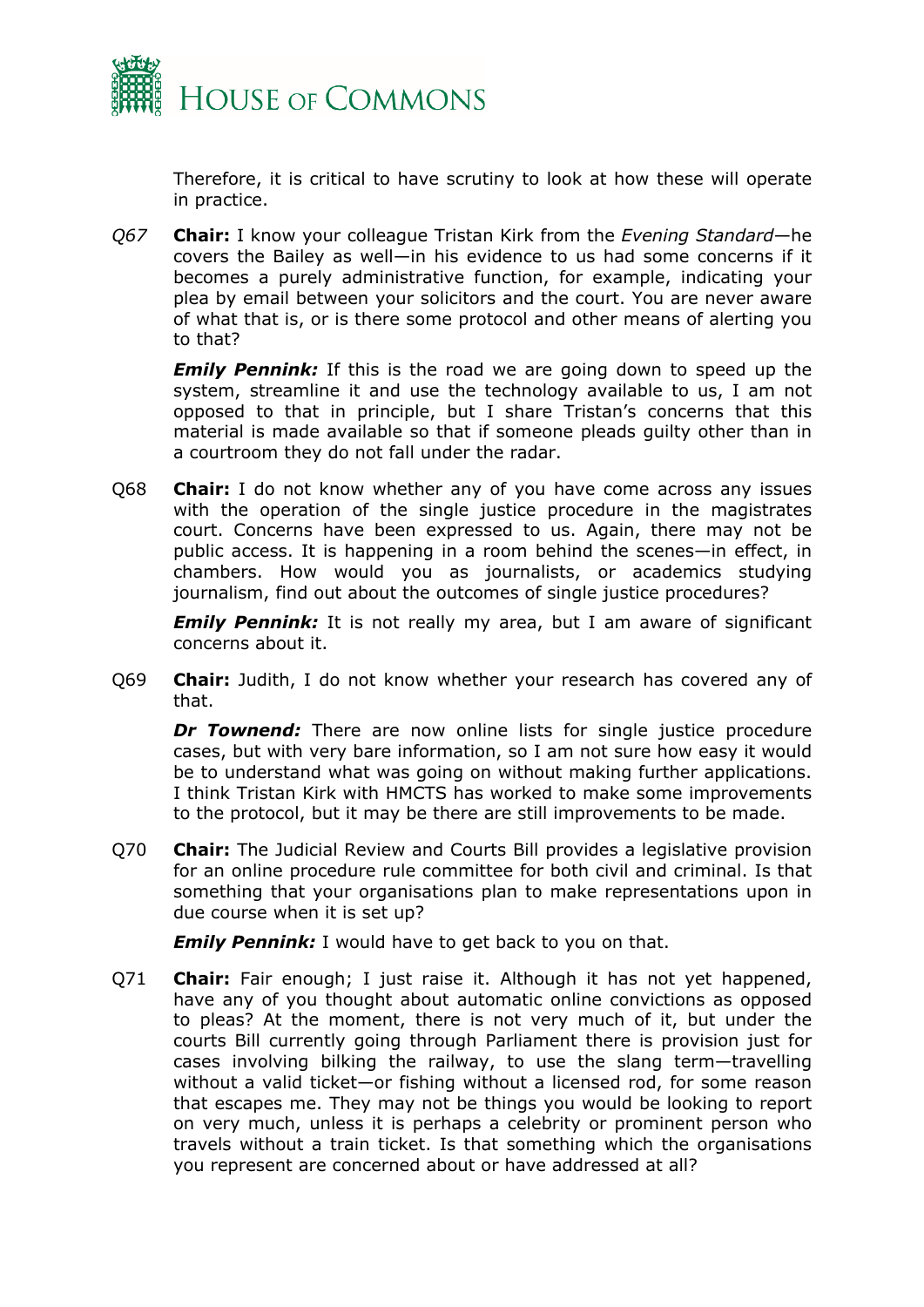

*Emily Pennink:* The main point is that there needs to be a mechanism to find out about it, whether they are doing it administratively or coming to a court. There is certainly an argument that when somebody has committed a crime it is a serious matter, and coming to the court and sitting in a dock brings it home to whoever is involved in it how serious it is. That can have a positive deterrent effect in the future, but if you have to fill out a form and take your fine that may not be seen as quite as serious a matter. If we are talking about relatively low-level offences and it speeds up the system, I can see the argument for it.

**Dr Townend:** This is slightly outside my area. Broader access to justice points and points about fair process are raised as well, but Penelope Gibbs and Transform Justice have a lot to say on this.

Q72 **Chair:** Indeed. We have had some evidence on this from Transform Justice.

The final point that I want to raise is clause 166 of the Police, Crime, Sentencing and Courts Bill, which I know Judith is seized of. It seems to be the enabler for broadcasting court proceedings.

*Dr Townend:* I think it takes what was happening in the interim under the Coronavirus Act 2020 and gives it more permanent form. From what I have looked at, it seems to me that the detail will be in the secondary legislation. The court has discretion, but there seems to be variability as to how that operates in practice and whether at the moment someone would be granted access to remote proceedings.

Going back to earlier questions, it is about having clarity on that and having a bit more consistent policy about whether we limit the types of people or see this as a broad public right.

Q73 **Chair:** Are there any other points on clause 166?

*Emily Pennink:* If you are talking about broadcasting sentencing remarks, it is a good thing. It helps the general public to understand; it increases engagement and interest in the criminal justice system, which is in everyone's interest. There are certain cases where it is less appropriate if there are issues over identifying people and so on. I sat in on one of the broadcast trials at the Old Bailey. It seems like a long time ago now because it was pre-pandemic, but it worked well. I can see how people would benefit from seeing how the system works.

Q74 **Chair:** Some people may say that, if you do that, why not go the whole hog and broadcast the trial? I am not necessarily advocating that, but what are the pros and cons of that?

*Emily Pennink:* I think we are moving in that direction. There are issues with complex and serious cases. There are also issues about the reaction of people involved in the trial process and whether witnesses would be put off giving evidence if they knew it was going to be televised. There are real issues around that. You do not have those kinds of issues when